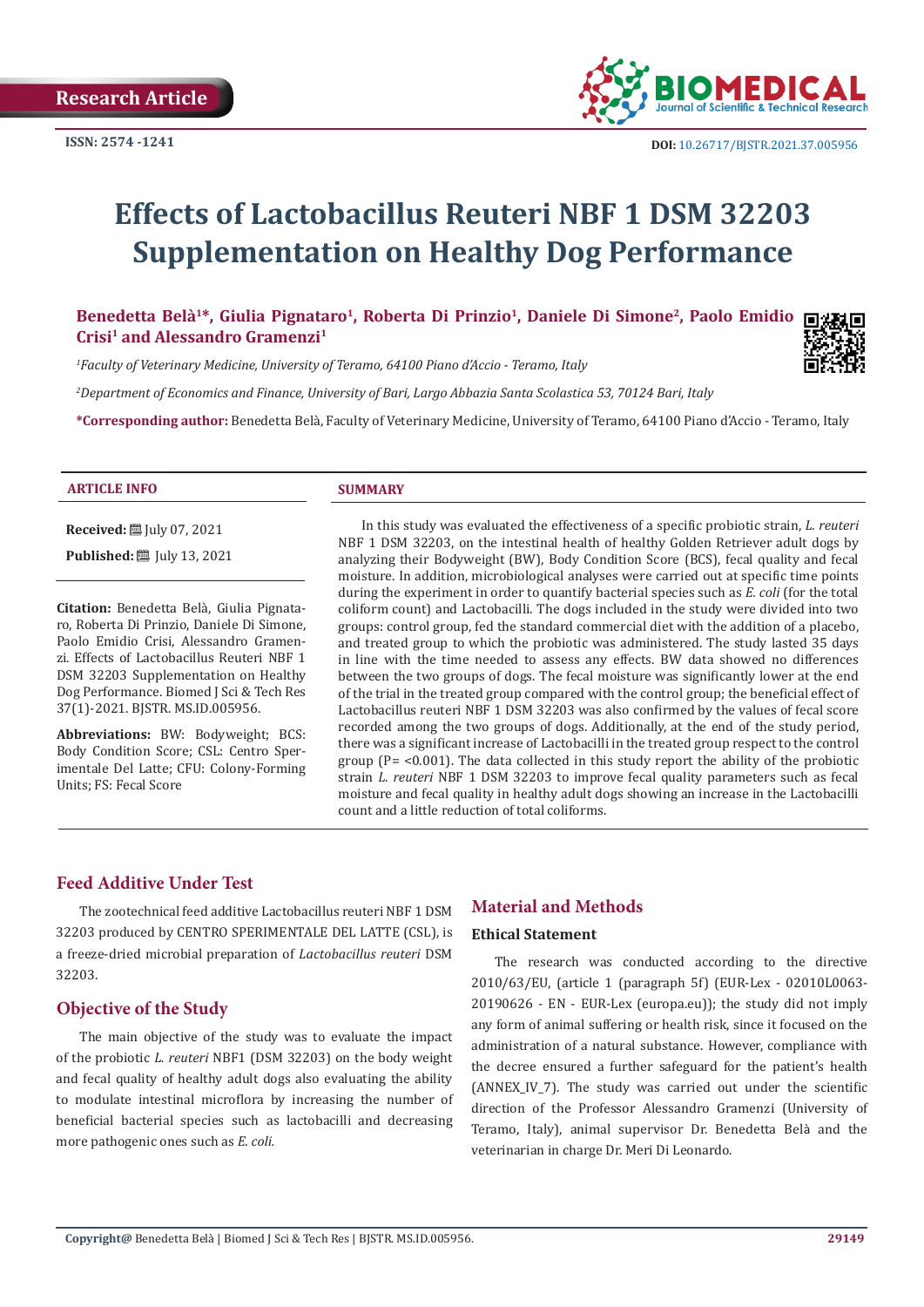The trial took place on 4<sup>th</sup> October 2020 in the Dietinger Laura breeding, region: Benne Bicocca,3; 10060 – Scalenghe (TO). Healthy adult male and female non pregnant (age  $> 1$ year) dogs (n = 40, Golden Retriever; 19 females, 21 males; 19 + 21 = 40) were selected for the study and were randomly assigned to the control group (CTR; n=20; male: female = 9:11) and to the treated group (LACTO; n=20; male: female = 3:2); (Tables 1A & 1B) reports age and weight of each dog included in the study. The design of the practice is a blind trial: the operator on the farm is aware of the animals belonging to the two experimental groups while the operator of the analysis laboratory is not aware of the origin of the sample; in particular, the analyzed dogs were assigned randomly (SurveyMonkey Excel) between the control group and the treated group (as indicated below), thus minimizing selection bias errors. In this way two similar groups were obtained, allowing to better identify the effect of the treatment. Group assignment was organized according to kennel management standard procedure.

**Table 1:** Age (month), body weight (Kg) and sex of Golden Retriever dogs included in the study: A. Control group, B. Lacto group.

| Dogs (CTR group) | Age            | <b>Body weight</b> | <b>Sex</b>     |
|------------------|----------------|--------------------|----------------|
| $\mathbf{1}$     | 27.2           | 32.8               | M              |
| 3                | 28.6           | 33.5               | M              |
| $\overline{4}$   | 30.2           | 32.8               | M              |
| 5                | 40.4           | 34                 | M              |
| 8                | 42.5           | 32.9               | M              |
| 12               | 29.6           | 33.6               | M              |
| 13               | 28.4           | 33.8               | M              |
| 17               | 30.5           | 32.8               | M              |
| 18               | 30.9           | 33.9               | M              |
| 19               | 35.6           | 28.5               | $\overline{F}$ |
| 23               | 37.8           | 28.9               | F              |
| 25               | 40.1           | 30.1               | F              |
| 27               | 28.9           | 30.4               | $\overline{F}$ |
| 28               | 26.6           | 28.9               | $\overline{F}$ |
| 32               | 31.6           | 28.6               | F              |
| 33               | 32.5           | 29.6               | $\overline{F}$ |
| 35               | 33.5           | 29.4               | F              |
| 37               | 34.6           | 29.8               | F              |
| 39               | 29.7           | 30                 | $\overline{F}$ |
| 40               | 30.5           | 28.1               | F              |
| Average ± SD     | $32.5 \pm 4.6$ | $31.1 \pm 2.2$     |                |

#### A. Control group

| Dogs (Lacto<br>group) | Age            | <b>Body weight</b> | <b>Sex</b>     |
|-----------------------|----------------|--------------------|----------------|
| $\sqrt{2}$            | 40.1           | 33.4               | $\mathbf M$    |
| 6                     | 28.9           | 33.8               | $\mathbf M$    |
| $\overline{7}$        | 26.6           | 32.8               | $\mathbf M$    |
| 9                     | 31.6           | 34.5               | M              |
| 10                    | 32.5           | 32.8               | M              |
| 11                    | 33.5           | 34.1               | M              |
| 14                    | 34.6           | 33.9               | M              |
| 15                    | 29.7           | 33.4               | $\mathbf M$    |
| 16                    | 30.5           | 32.8               | М              |
| 20                    | 27.8           | 32.8               | $\mathbf M$    |
| 21                    | 26.5           | 33.4               | $\mathbf M$    |
| 22                    | 32.4           | 33.7               | $\mathbf M$    |
| 24                    | 33.5           | 28.6               | ${\bf F}$      |
| 26                    | 39.5           | 29.6               | $\overline{F}$ |
| 29                    | 34.6           | 29.4               | $\rm F$        |
| 30                    | 34.8           | 29.8               | $\rm F$        |
| 31                    | 37.8           | 30                 | $\mathbf F$    |
| 34                    | 38.7           | 28.1               | $\rm F$        |
| 36                    | 40.5           | 27.8               | $\rm F$        |
| 38                    | 42.6           | 27.6               | $\mathbf F$    |
| Average ± SD          | $33.8 \pm 4.8$ | $31.6 \pm 2.4$     |                |

The sample number was calculated using the formula for the comparison between means, fixing an alpha equal to 0.10 and a beta equal to 0.80; in this way it results that the minimum number of subjects to analyze is roughly equal to 20 for each group (see statistical analysis paragraph). In order to minimize the bias, the subjects involved in the experiment have been divided in a completely random way between the two groups; in order to carry out the randomisation, each subject was labeled with a unique numeric code and then twenty numeric codes were randomly extracted from those labeled. The subjects with those numeric codes were assigned in the treatment group, the rest in the control group. The control group diet was supplemented by maltodextrin (used as placebo) while, the treated group diet was supplemented with L. reuteri NBF 1 DSM 32203. Cleaning and disinfecting procedures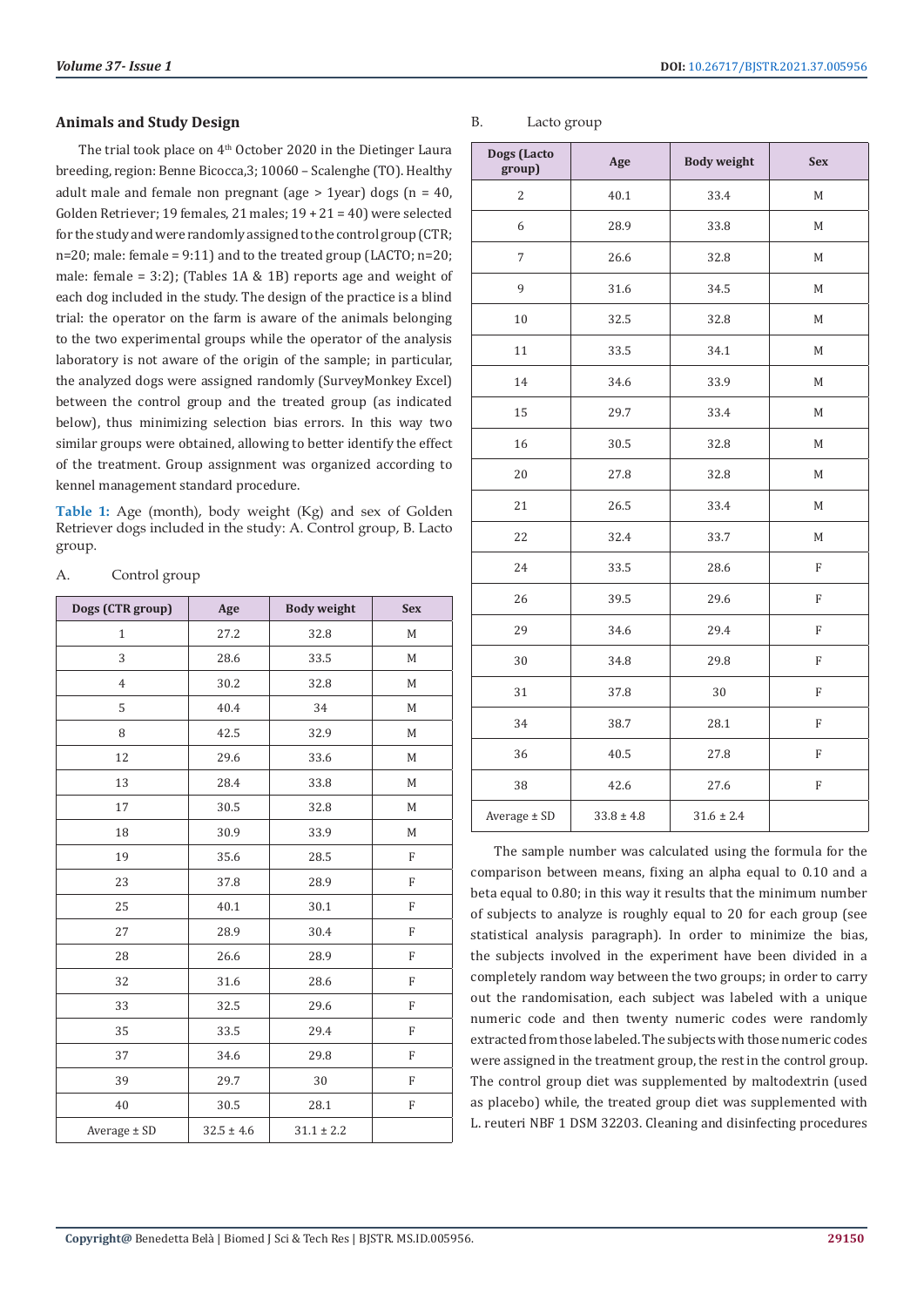of the single fences were carried out and the animals have been individually stabulated. Before starting the trial, an antiparasitic treatment (ecto and enco) was carried out using commercial molecule drugs with no antibacterial effect (Drontal® Plus Flavour - Frontline Tri-Act). The dogs were evaluated daily by a veterinarian for any health and welfare concerns throughout the experimental period (two-week acclimation and 35-day study).

#### **Feed Supplement and Diet**

A dry extruded commercial petfood for adult dogs (Table 2) was fed to both the experimental groups, CTR and LACTO, throughout the study; specifically, the commercial diet used in the experiment was the Purina Proplan Large athletic - adult. *L. reuteri* NBF 1 DSM 32203 as a freeze-dried microbial preparation of *L. reuteri* NBF 1 DSM 32203, produced by Centro Sperimentale Del Latte (CSL), was added to the LACTO group diet. Dogs were fed a commercial dry pet food once a day based on their maintenance energy requirements (adult dogs: 100 kcal x BW0.67 kg; [1]. and they had free access to potable water as in pets fed dry feed it is recommended to administer water at will and not rationed. Consumption for each dog was measured by weighing the residue before the next day's meal was administered. The dogs were fed once a day and the residue was zero.

**Table 2:** Diet chemical composition (label).

| <b>Analytical components</b> | Percentage (%) |
|------------------------------|----------------|
| Moisture (%)                 |                |
| Crude protein $(\%)$         | 28             |
| Fat $(\%)$                   | 18             |
| Fibre (crude) $(\%)$         |                |
| $ME^*$ (kcal/kg)             | 3932.7         |

Note: \*ME= Metabolizable energy.

A sample of pet food was analysed at the Laboratory analysis of animal feed, Department of Veterinary medicine, University of Teramo, in order to determine the analytical composition as required by Regulation (EC) No 152/2009 (EUR-Lex - 32009R0152 - EN - EUR-Lex (europa.eu)) (Tables 3A & 3B) includes the feed analytical composition of both control (CTR) and LACTO group. Dogs belonging to the LACTO group received commercial feed with the addition of 10 g/100 kg of *L. reuteri* NBF 1 DSM 32203, corresponding to 5  $\times$  10<sup>9</sup> Colony-Forming Units (CFU)/kg feed. The process to obtain the right probiotic amount consisted in using 50g of the feed additive (standard concentration  $\geq 1.0 \times 10^{11}$ CFU/g), pre-mixed in laboratory with 9950 g of maltodextrins. Then, a total of 20 g of this pre-mixture was daily added to each 980 g of commercial feed in the bowl. The CTR group received the commercial diet, with the addition of 20 g of maltodextrin in 980g of dog feed (placebo).

**Table 3:** Proximate analysis of pet food related to CTR group (A) and LACTO group (B).

|  | Table 3A: Analytical composition of CTR feed. |  |  |
|--|-----------------------------------------------|--|--|
|  |                                               |  |  |

| <b>Analytical components</b> | Percentage (%) |
|------------------------------|----------------|
| Humidity %                   | 8.35           |
| Dry matter $(\%)$            | 91.65          |
| Crude protein (%)            | 27.69          |
| Crude Fat (%)                | 17.65          |
| Crude Fiber (%)              | 1.82           |
| Crude ash $(\%)$             | 7.56           |
| $NFE(\%)^*$                  | 36.93          |
| $ME^{**}$ (kcal/Kg)          | 3944.7         |

Note: \*NFE= 100 – (humidity + crude protein + crude fat + crude fiber + crude ash).

\*\*Predictive equations (NRC 2006a) for ME in prepared pet foods for dogs and cats (FEDIAF - Nutritional guidelines for complete and complementary pet food for cats and dogs – September 2020).

**Table 3B:** Analytical composition of LACTO feed.

| <b>Analytical components</b> | Percentage (%) |
|------------------------------|----------------|
| Humidity %                   | 8.42           |
| Dry matter (%)               | 91.58          |
| Crude protein (%)            | 27.56          |
| Crude Fat (%)                | 17.69          |
| Crude Fiber (%)              | 1.84           |
| Crude ash (%)                | 7.49           |
| $NFE(\%)^*$                  | 37             |
| $ME^{**}$ (kcal/Kg)          | 3944.7         |

Note: \*NFE= 100 – (humidity + crude protein + crude fat + crude fiber + crude ash).

\*\*Predictive equations (NRC 2006a) for ME in prepared pet foods for dogs and cats (FEDIAF - Nutritional guidelines for complete and complementary pet food for cats and dogs – September 2020).

Five samples of the feed belonging to the CTR and LACTO group were sent to the Laboratory analysis of animal feed, Department of Veterinary medicine, University of Teramo, in order to verify the number of Lactobacilli in the preparation and the absence of undesired bacteria (Tables 4A-4F) reports sex, body weight and amount of feed given to each dog at the beginning of the study (T0), after 1 week (T1), after 2 weeks (T2), after 3 weeks (T3), after 4 weeks (T4) and at the end of the experiment (T5); the amount of feed to be administered was calculated each time on the basis of the live body weight of the animal monitored weekly. Furthermore, a sample of the LACTO diet was analyzed in order to monitor the concentration of *L. reuteri* NBF 1 DSM 32203; the results showed that the concentration of the microorganism corresponded to the expectations.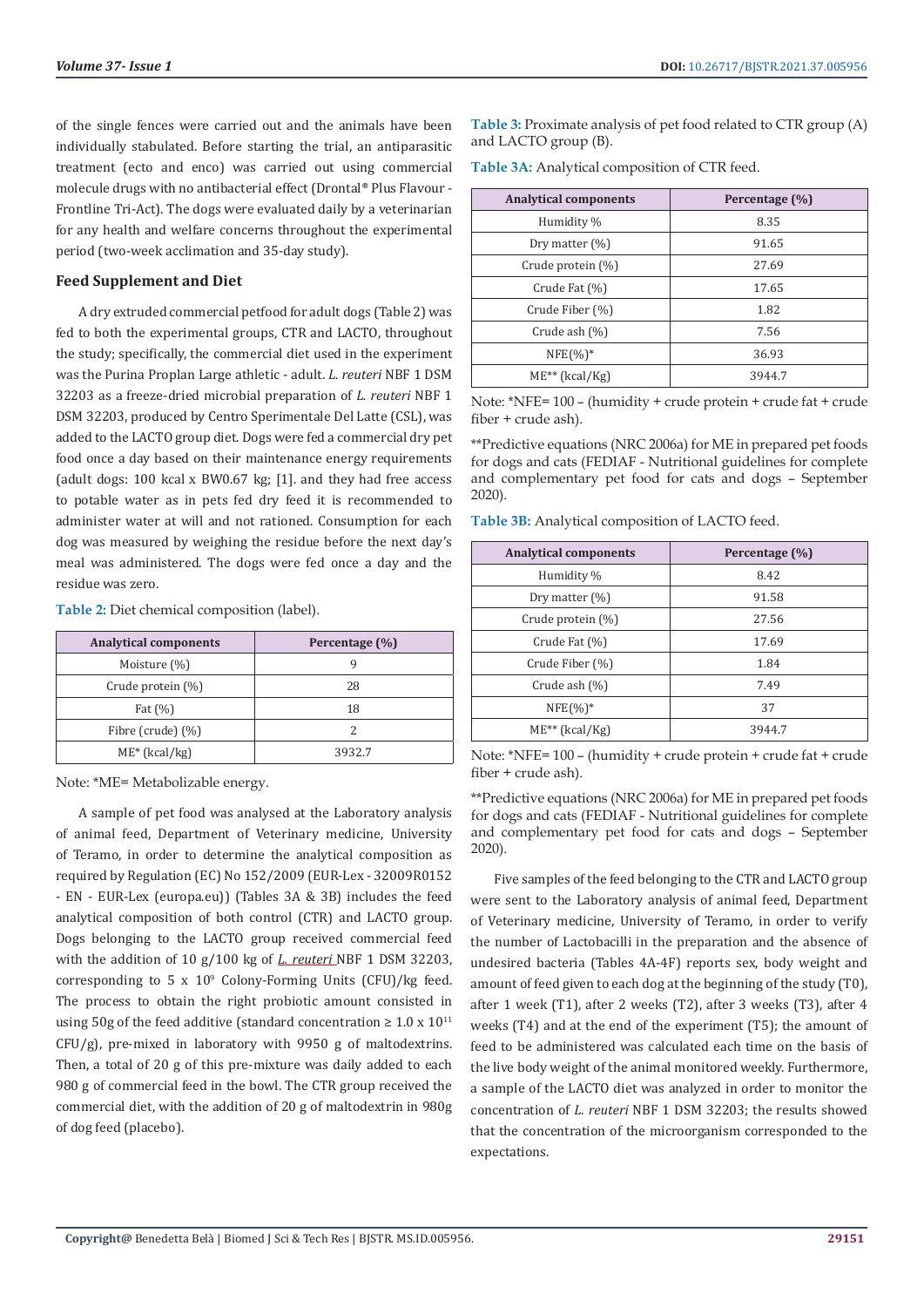**Table 4:** Sex, body weight and amount of feed given to each dog at the beginning of the study (T0; A), after 1 week (T1; B), after 2 weeks (T2; C), after 3 weeks (T3; D), after 4 weeks (T4; E) and at the end of the experiment (T5; F).

| Table 4A: Sex, body weight (Kg) and amount of feed given to each dog at the beginning of the study (T0). |  |  |
|----------------------------------------------------------------------------------------------------------|--|--|
|----------------------------------------------------------------------------------------------------------|--|--|

| Dogs (CTR group)   | <b>Sex</b>  | <b>Body weight</b> | <b>Kg 0.67</b> | ME* Kcal/d | ME* Kcal/Kg feed | g/d |
|--------------------|-------------|--------------------|----------------|------------|------------------|-----|
| $\mathbf{1}$       | M           | 32.8               | 13.71          | 1507.64    | 3944.7           | 382 |
| 3                  | $\mathbf M$ | 33.5               | 13.92          | 1531.71    | 3944.7           | 388 |
| $\overline{4}$     | $\mathbf M$ | 32.8               | 13.71          | 1507.64    | 3944.7           | 382 |
| 5                  | М           | 34                 | 14.08          | 1548.82    | 3944.7           | 393 |
| $\, 8$             | $\mathbf M$ | 32.9               | 13.74          | 1511.09    | 3944.7           | 383 |
| 12                 | М           | 33.6               | 13.96          | 1535.14    | 3944.7           | 389 |
| 13                 | $\mathbf M$ | 33.8               | 14.02          | 1541.99    | 3944.7           | 391 |
| 17                 | $\mathbf M$ | 32.8               | 13.71          | 1507.64    | 3944.7           | 382 |
| 18                 | М           | 33.9               | 14.05          | 1545.41    | 3944.7           | 392 |
| 19                 | $\mathbf F$ | 28.5               | 12.33          | 1356.83    | 3944.7           | 344 |
| 23                 | $\mathbf F$ | 28.9               | 12.46          | 1371.09    | 3944.7           | 348 |
| 25                 | $\rm F$     | 30.1               | 12.85          | 1413.57    | 3944.7           | 358 |
| 27                 | $\rm F$     | 30.4               | 12.95          | 1424.12    | 3944.7           | 361 |
| 28                 | $\rm F$     | 28.9               | 12.46          | 1371.09    | 3944.7           | 348 |
| 32                 | $\rm F$     | 28.6               | 12.37          | 1360.4     | 3944.7           | 345 |
| 33                 | $\mathbf F$ | 29.6               | 12.69          | 1395.92    | 3944.7           | 354 |
| 35                 | $\mathbf F$ | 29.4               | 12.63          | 1388.84    | 3944.7           | 352 |
| 37                 | $\mathbf F$ | 29.8               | 12.82          | 1402.99    | 3944.7           | 356 |
| 39                 | $\rm F$     | 30                 | 12.75          | 1410.05    | 3944.7           | 357 |
| 40                 | $\mathbf F$ | 28.1               | 12.2           | 1342.53    | 3944.7           | 340 |
|                    |             |                    |                |            |                  |     |
| Dogs (LACTO group) | <b>Sex</b>  | <b>Body weight</b> | <b>Kg 0.67</b> | ME* Kcal/d | ME* Kcal/Kg feed | g/d |
| 2                  | M           | 33.4               | 13.89          | 1528.28    | 3944.7           | 387 |
| 6                  | $\mathbf M$ | 33.8               | 14.02          | 1541.99    | 3944.7           | 391 |
| $\boldsymbol{7}$   | M           | 32.8               | 13.71          | 1507.64    | 3944.7           | 382 |
| 9                  | М           | 34.5               | 14.24          | 1565.87    | 3944.7           | 397 |
| 10                 | $\mathbf M$ | 32.8               | 13.71          | 1507.64    | 3944.7           | 382 |
| 11                 | M           | 34.1               | 14.11          | 1552.24    | 3944.7           | 393 |
| 14                 | М           | 33.9               | 14.05          | 1545.41    | 3944.7           | 392 |
| 15                 | $\mathbf M$ | 33.4               | 13.89          | 1528.28    | 3944.7           | 387 |
| 16                 | $\mathbf M$ | 32.8               | 13.71          | 1507.64    | 3944.7           | 382 |
| $20\,$             | $\mathbf M$ | 32.8               | 13.71          | 1507.64    | 3944.7           | 382 |
| 21                 | M           | 33.4               | 13.89          | 1528.28    | 3944.7           | 387 |
| 22                 | $\mathbf M$ | 33.7               | 13.99          | 1538.56    | 3944.7           | 390 |
| 24                 | $\rm F$     | 28.6               | 12.37          | 1360.4     | 3944.7           | 345 |
| 26                 | F           | 29.6               | 12.69          | 1395.92    | 3944.7           | 354 |
| 29                 | F           | 29.4               | 12.63          | 1388.84    | 3944.7           | 352 |
| 30                 | $_{\rm F}$  | 29.8               | 12.75          | 1402.99    | 3944.7           | 356 |
| 31                 | F           | 30                 | 12.82          | 1410.05    | 3944.7           | 357 |
| 34                 | $_{\rm F}$  | 28.1               | 12.2           | 1342.53    | 3944.7           | 340 |
| 36                 | $\mathbf F$ | 27.8               | 12.11          | 1331.76    | 3944.7           | 338 |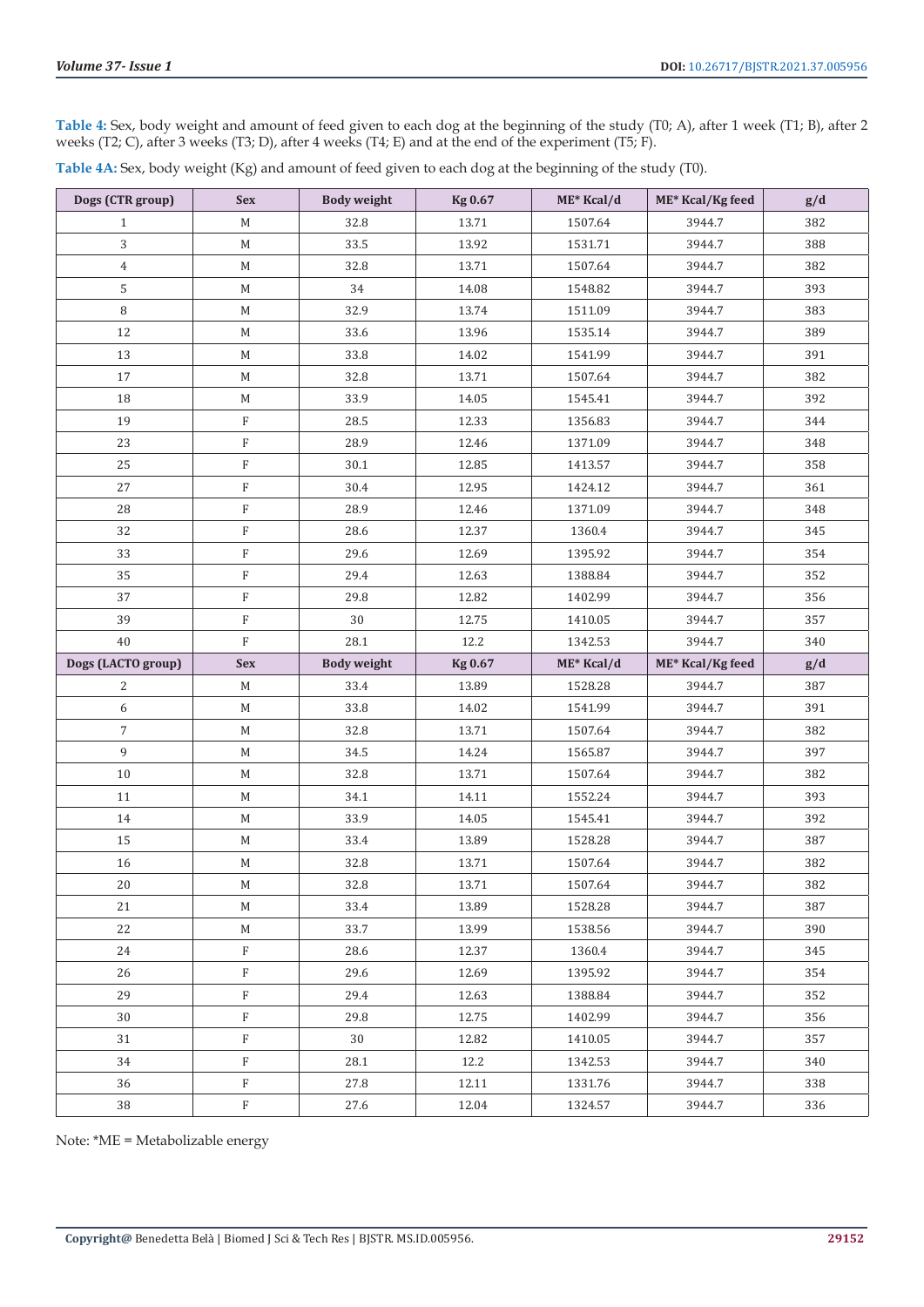**Table 4B:** Sex, body weight (Kg) and amount of feed given to each dog after 1 week of study (T1).

| Dogs (CTR group)   | <b>Sex</b>  | <b>Body weight</b> | <b>Kg 0.67</b> | $ME*$ Kcal/d | ME* Kcal/Kg feed | g/d |
|--------------------|-------------|--------------------|----------------|--------------|------------------|-----|
| $\mathbf{1}$       | M           | 32.7               | 13.67          | 1504,19      | 3944.7           | 381 |
| 3                  | M           | 33.4               | 13.89          | 1528.28      | 3944.7           | 387 |
| $\overline{4}$     | M           | 32.9               | 13.74          | 1511.09      | 3944.7           | 383 |
| 5                  | M           | 34                 | 14.08          | 1548.82      | 3944.7           | 393 |
| 8                  | M           | 32.9               | 13.74          | 1511.09      | 3944.7           | 383 |
| 12                 | М           | 33.4               | 13.89          | 1528.28      | 3944.7           | 387 |
| 13                 | M           | 33.7               | 13.99          | 1538.56      | 3944.7           | 390 |
| 17                 | M           | 32.7               | 13.67          | 1504.19      | 3944.7           | 381 |
| 18                 | M           | 33.8               | 14.02          | 1541.99      | 3944.7           | 391 |
| 19                 | F           | 28.7               | 12.4           | 1363.97      | 3944.7           | 346 |
| 23                 | F           | 29                 | 12.5           | 1374.65      | 3944.7           | 348 |
| 25                 | $\rm F$     | 30                 | 12.82          | 1410.05      | 3944.7           | 357 |
| 27                 | F           | 30.3               | 12.91          | 1420.61      | 3944.7           | 360 |
| 28                 | F           | 28.9               | 12.46          | 1371.09      | 3944.7           | 348 |
| 32                 | F           | 28.7               | 12.4           | 1363.97      | 3944.7           | 346 |
| 33                 | $\rm F$     | 29.7               | 12.72          | 1399.46      | 3944.7           | 355 |
| 35                 | $\rm F$     | 29.3               | 12.59          | 1385.3       | 3944.7           | 351 |
| 37                 | $\rm F$     | 29.6               | 12.69          | 1395.92      | 3944.7           | 354 |
| 39                 | F           | 29.9               | 12.79          | 1406.52      | 3944.7           | 357 |
| 40                 | $\rm F$     | 28.2               | 12.24          | 1346.11      | 3944.7           | 341 |
|                    |             |                    |                |              |                  |     |
| Dogs (LACTO group) | <b>Sex</b>  | <b>Body weight</b> | <b>Kg 0.67</b> | ME* Kcal/d   | ME* Kcal/Kg feed | g/d |
| 2                  | M           | 33.3               | 13.86          | 1524.85      | 3944.7           | 387 |
| 6                  | M           | 33.8               | 14.02          | 1541.99      | 3944.7           | 391 |
| $\overline{7}$     | M           | 32.7               | 13.67          | 1504.19      | 3944.7           | 381 |
| 9                  | $\mathbf M$ | 34.4               | 14.2           | 1562.47      | 3944.7           | 396 |
| $10\,$             | М           | 32.9               | 13.74          | 1511.09      | 3944.7           | 383 |
| 11                 | $M_{\odot}$ | 34.1               | 14.11          | 1552.24      | 3944.7           | 393 |
| 14                 | $\mathbb M$ | 33.9               | 14.05          | 1545.41      | 3944.7           | 392 |
| 15                 | М           | 33.4               | 13.89          | 1528.28      | 3944.7           | 387 |
| 16                 | M           | 32.7               | 13.67          | 1504.19      | 3944.7           | 381 |
| 20                 | M           | 32.6               | 13.64          | 1500.74      | 3944.7           | 380 |
| 21                 | M           | 33.4               | 13.89          | 1528.28      | 3944.7           | 387 |
| 22                 | M           | 33.7               | 13.99          | 1538.56      | 3944.7           | 390 |
| 24                 | F           | 28.7               | 12.4           | 1363.97      | 3944.7           | 346 |
| 26                 | F           | 29.7               | 12.72          | 1399.46      | 3944.7           | 355 |
| 29                 | F           | 29.3               | 12.59          | 1385.3       | 3944.7           | 351 |
| 30                 | F           | 29.9               | 12.79          | 1406.52      | 3944.7           | 357 |
| 31                 | F           | 30                 | 12.82          | 1410.05      | 3944.7           | 357 |
| 34                 | F           | 28.1               | 12.2           | 1342.53      | 3944.7           | 340 |
| 36                 | F           | 27.7               | 12.07          | 1328.17      | 3944.7           | 337 |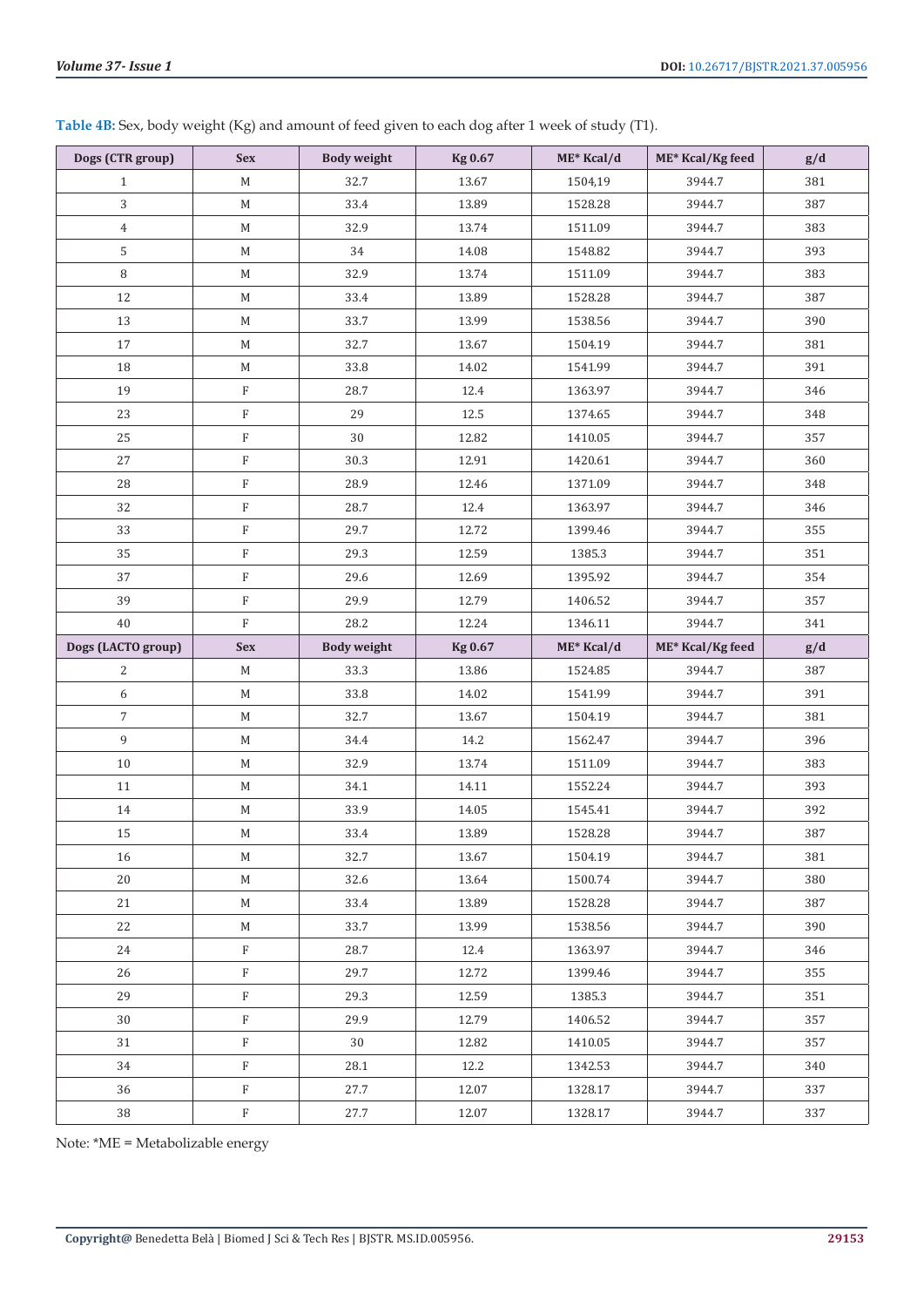| Table 4C: Sex, body weight (Kg) and amount of feed given to each dog after 2 weeks of study (T2). |  |
|---------------------------------------------------------------------------------------------------|--|
|---------------------------------------------------------------------------------------------------|--|

| Dogs (CTR group)   | <b>Sex</b>                | <b>Body weight</b> | <b>Kg 0.67</b> | ME* Kcal/d | ME* Kcal/Kg feed | g/d |
|--------------------|---------------------------|--------------------|----------------|------------|------------------|-----|
| $\mathbf{1}$       | $M_{\odot}$               | 32.7               | 13.67          | 1504.19    | 3944.7           | 381 |
| 3                  | $\mathbf M$               | 33.5               | 13.92          | 1531.71    | 3944.7           | 388 |
| $\overline{4}$     | $\mathbf M$               | 32.8               | 13.71          | 1507.64    | 3944.7           | 382 |
| $\mathsf S$        | $\mathbf M$               | 34.1               | 14.11          | 1552.24    | 3944.7           | 393 |
| $\, 8$             | $\mathbf M$               | 32.8               | 13.71          | 1507.64    | 3944.7           | 382 |
| 12                 | M                         | 33.3               | 13.86          | 1524.85    | 3944.7           | 387 |
| 13                 | $\mathbf M$               | 33.7               | 13.99          | 1538.56    | 3944.7           | 390 |
| 17                 | $\mathbf M$               | 32.6               | 13.64          | 1500.74    | 3944.7           | 380 |
| 18                 | $\mathbf M$               | 33.7               | 13.99          | 1538.56    | 3944.7           | 390 |
| 19                 | $\rm F$                   | 28.6               | 12.37          | 1360.4     | 3944.7           | 345 |
| 23                 | $\rm F$                   | 28.9               | 12.46          | 1371.09    | 3944.7           | 348 |
| 25                 | $\rm F$                   | 30.2               | 12.88          | 1417.09    | 3944.7           | 359 |
| 27                 | $\rm F$                   | 30.4               | 12.95          | 1424.12    | 3944.7           | 361 |
| 28                 | $\rm F$                   | 28.9               | 12.46          | 1371.09    | 3944.7           | 348 |
| 32                 | $\rm F$                   | 28.8               | 12.43          | 1367.53    | 3944.7           | 347 |
| 33                 | $\boldsymbol{\mathrm{F}}$ | 29.6               | 12.69          | 1395.92    | 3944.7           | 354 |
| 35                 | $\boldsymbol{\mathrm{F}}$ | 29.3               | 12.59          | 1385.3     | 3944.7           | 351 |
| 37                 | $\rm F$                   | 29.7               | 12.72          | 1399.46    | 3944.7           | 355 |
| 39                 | $\rm F$                   | 30                 | 12.82          | 1410.05    | 3944.7           | 357 |
| 40                 | $\rm F$                   | 28.3               | 12.27          | 1349.69    | 3944.7           | 342 |
|                    |                           |                    |                |            |                  |     |
| Dogs (LACTO group) | <b>Sex</b>                | <b>Body weight</b> | <b>Kg 0.67</b> | ME* Kcal/d | ME* Kcal/Kg feed | g/d |
| 2                  | $\mathbf M$               | 33.3               | 13.86          | 1524.85    | 3944.7           | 387 |
| 6                  | $\mathbf M$               | 33.7               | 13.99          | 1538.56    | 3944.7           | 390 |
| $\overline{7}$     | $\mathbf M$               | 32.6               | 13.64          | 1500.74    | 3944.7           | 380 |
| 9                  | $\mathbf M$               | 34.3               | 14.17          | 1559.06    | 3944.7           | 395 |
| $10\,$             | $\mathbf M$               | 33                 | 13.77          | 1514.53    | 3944.7           | 384 |
| 11                 | $\mathbf M$               | 34.1               | 14.11          | 1552.24    | 3944.7           | 393 |
| 14                 | $\mathbf M$               | 33.9               | 14.05          | 1545.41    | 3944.7           | 392 |
| 15                 | M                         | 33.5               | 13.92          | 1531.71    | 3944.7           | 388 |
| 16                 | M                         | 32.6               | 13.64          | 1500.74    | 3944.7           | 380 |
| 20                 | M                         | 32.7               | 13.67          | 1504.19    | 3944.7           | 381 |
| 21                 | M                         | 33.4               | 13.89          | 1528.28    | 3944.7           | 387 |
| 22                 | M                         | 33.7               | 13.99          | 1538.56    | 3944.7           | 390 |
| 24                 | $\mathbf{F}$              | 28.8               | 12.43          | 1367.53    | 3944.7           | 347 |
| 26                 | $\rm F$                   | 29.7               | 12.72          | 1399.46    | 3944.7           | 355 |
| 29                 | F                         | 29.4               | 12.63          | 1388.84    | 3944.7           | 352 |
| 30                 | $\rm F$                   | 29.8               | 12.75          | 1402.99    | 3944.7           | 356 |
| 31                 | F                         | 30.1               | 12.85          | 1413.57    | 3944.7           | 358 |
| 34                 | $\mathbf{F}$              | 28.2               | 12.24          | 1346.11    | 3944.7           | 341 |
| 36                 | F                         | 27.8               | 12.11          | 1331.76    | 3944.7           | 338 |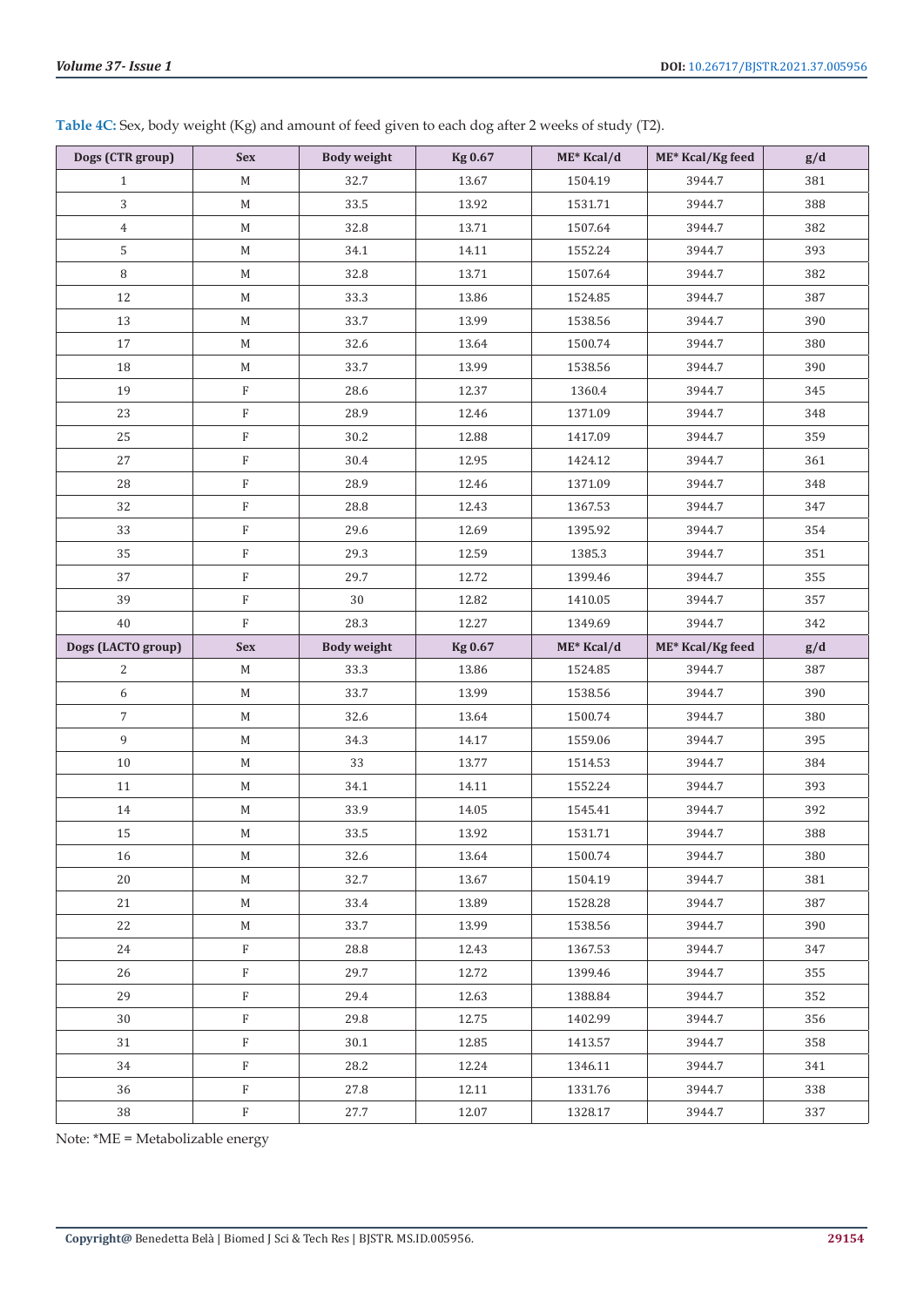**Table 4D:** Sex, body weight (Kg) and amount of feed given to each dog after 3 weeks of study (T3).

| Dogs (CTR group)   | <b>Sex</b>  | <b>Body weight</b> | <b>Kg 0.67</b> | ME* Kcal/d | ME* Kcal/Kg feed | g/d |
|--------------------|-------------|--------------------|----------------|------------|------------------|-----|
| $\mathbf{1}$       | M           | 32.6               | 13.64          | 1500.74    | 3944.7           | 380 |
| 3                  | М           | 33.4               | 13.89          | 1528.28    | 3944.7           | 387 |
| $\,4\,$            | M           | 32.9               | 13.74          | 1511.09    | 3944.7           | 383 |
| 5                  | М           | 34.2               | 14.14          | 1555.65    | 3944.7           | 394 |
| 8                  | $\mathbf M$ | 32.8               | 13.71          | 1507.64    | 3944.7           | 382 |
| 12                 | М           | 33.3               | 13.86          | 1524.85    | 3944.7           | 387 |
| 13                 | М           | 33.8               | 14.02          | 1541.99    | 3944.7           | 391 |
| 17                 | $\mathbf M$ | 32.7               | 13.67          | 1504.19    | 3944.7           | 381 |
| 18                 | M           | 33.8               | 14.02          | 1541.99    | 3944.7           | 391 |
| 19                 | $\rm F$     | 28.7               | 12.4           | 1363.97    | 3944.7           | 346 |
| 23                 | $\rm F$     | 28.8               | 12.43          | 1367.53    | 3944.7           | 347 |
| 25                 | $\rm F$     | 30.1               | 12.85          | 1413.57    | 3944.7           | 358 |
| 27                 | $\mathbf F$ | 30.3               | 12.91          | 1420.61    | 3944.7           | 360 |
| 28                 | $\rm F$     | 28.8               | 12.43          | 1367.53    | 3944.7           | 347 |
| 32                 | $\rm F$     | 28.7               | 12.4           | 1363.97    | 3944.7           | 346 |
| 33                 | $\rm F$     | 29.8               | 12.75          | 1402.99    | 3944.7           | 356 |
| 35                 | $\rm F$     | 29.4               | 12.63          | 1388.84    | 3944.7           | 352 |
| 37                 | $\rm F$     | 29.8               | 12.75          | 1402.99    | 3944.7           | 356 |
| 39                 | $\rm F$     | 30.1               | 12.85          | 1413.57    | 3944.7           | 358 |
| 40                 | $\rm F$     | 28.4               | 12.3           | 1353.26    | 3944.7           | 343 |
|                    |             |                    |                |            |                  |     |
| Dogs (LACTO group) | <b>Sex</b>  | <b>Body weight</b> | <b>Kg 0.67</b> | ME* Kcal/d | ME* Kcal/Kg feed | g/d |
| 2                  | $\mathbf M$ | 33.2               | 13.83          | 1521.41    | 3944.7           | 386 |
| 6                  | M           | 33.6               | 13.96          | 1535.14    | 3944.7           | 389 |
| $\overline{7}$     | M           | 32.6               | 13.64          | 1500.74    | 3944.7           | 380 |
| 9                  | M           | 34.4               | 14.2           | 1562.47    | 3944.7           | 396 |
| $10\,$             | M           | 32.9               | 13.74          | 1511.09    | 3944.7           | 383 |
| 11                 | $M_{\odot}$ | 34.1               | 14.11          | 1552.24    | 3944.7           | 393 |
| 14                 | $\mathbf M$ | 33.8               | 14.02          | 1541.99    | 3944.7           | 391 |
| 15                 | $\mathbf M$ | 33.5               | 13.92          | 1531.71    | 3944.7           | 388 |
| 16                 | M           | 32.6               | 13.64          | 1500.74    | 3944.7           | 380 |
| 20                 | $M_{\odot}$ | 32.8               | 13.71          | 1507.64    | 3944.7           | 382 |
| 21                 | M           | 33.3               | 13.86          | 1524.85    | 3944.7           | 387 |
| 22                 | M           | 33.6               | 13.96          | 1535.14    | 3944.7           | 389 |
| 24                 | $\rm F$     | 28.7               | 12.4           | 1363.97    | 3944.7           | 346 |
| 26                 | $\rm F$     | 29.6               | 12.69          | 1395.92    | 3944.7           | 354 |
| 29                 | $\rm F$     | 29.3               | 12.59          | 1385.3     | 3944.7           | 351 |
| 30                 | $\rm F$     | 29.9               | 12.79          | 1406.52    | 3944.7           | 357 |
| 31                 | $\rm F$     | 30.2               | 12.88          | 1417.09    | 3944.7           | 359 |
| 34                 | $\rm F$     | 28.3               | 12.27          | 1349.69    | 3944.7           | 342 |
| 36                 | $\rm F$     | 27.7               | 12.07          | 1328.17    | 3944.7           | 337 |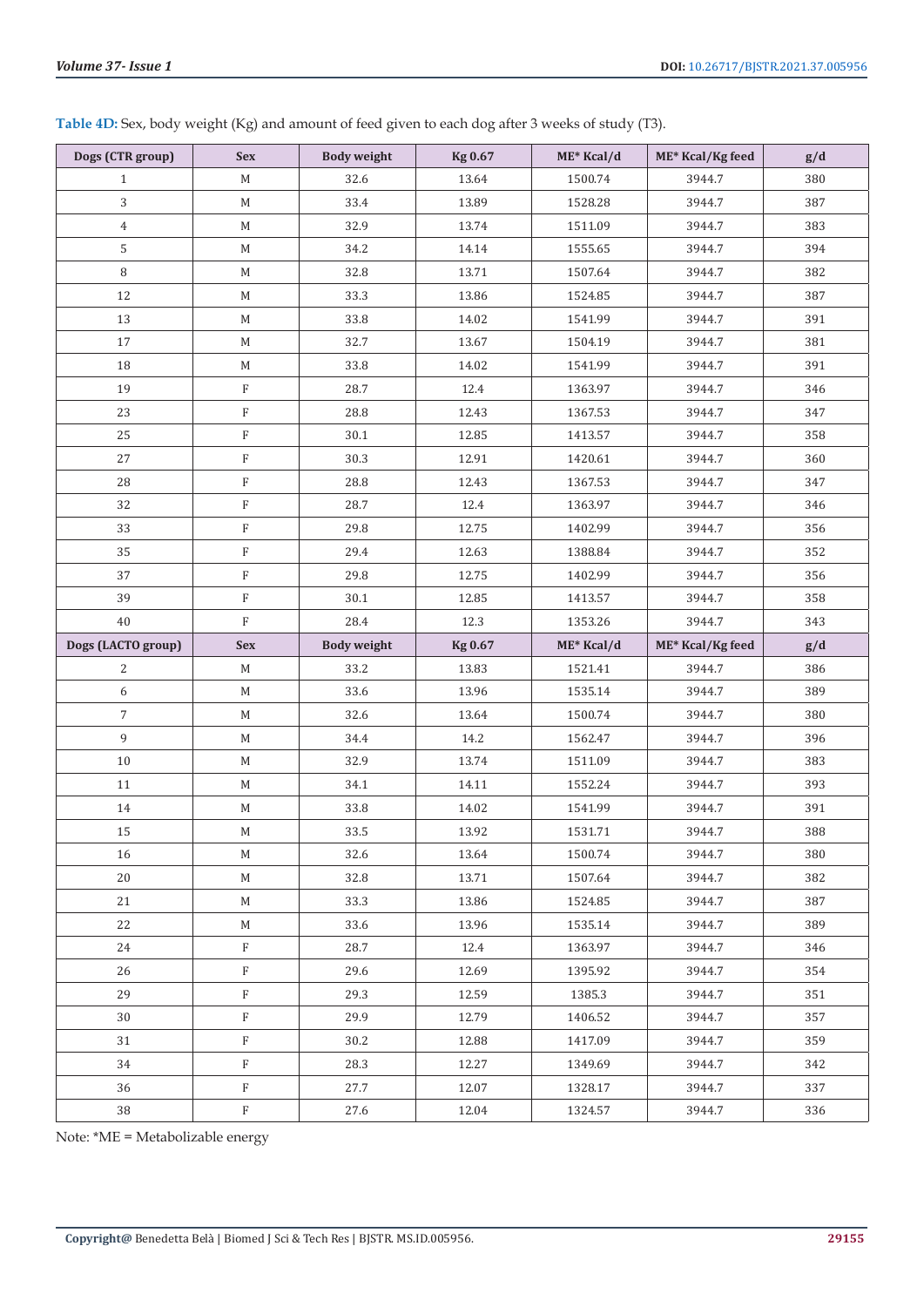**Table 4E:** Sex, body weight (Kg) and amount of feed given to each dog after 4 weeks of study (T4).

| Dogs (CTR group)   | <b>Sex</b>   | <b>Body weight</b> | <b>Kg 0.67</b> | ME* Kcal/d | ME* Kcal/Kg feed | g/d |
|--------------------|--------------|--------------------|----------------|------------|------------------|-----|
| $\mathbf{1}$       | $M_{\odot}$  | 32.7               | 13.67          | 1504.19    | 3944.7           | 381 |
| 3                  | $\mathbf M$  | 33.3               | 13.86          | 1524.85    | 3944.7           | 387 |
| $\overline{4}$     | $\mathbf M$  | 33                 | 13.77          | 1514.53    | 3944.7           | 384 |
| 5                  | $\mathbf M$  | 34.1               | 14.11          | 1552.24    | 3944.7           | 393 |
| $\, 8$             | $\mathbf M$  | 32.8               | 13.71          | 1507.64    | 3944.7           | 382 |
| 12                 | $\mathbf M$  | 33.5               | 13.92          | 1531.71    | 3944.7           | 388 |
| 13                 | $M_{\odot}$  | 33.7               | 13.99          | 1538.56    | 3944.7           | 390 |
| 17                 | $\mathbf M$  | 32.8               | 13.71          | 1507.64    | 3944.7           | 382 |
| 18                 | $M_{\odot}$  | 33.9               | 14.05          | 1545.41    | 3944.7           | 392 |
| 19                 | $\rm F$      | 28.8               | 12.43          | 1367.53    | 3944.7           | 347 |
| 23                 | $\rm F$      | 28.8               | 12.43          | 1367.53    | 3944.7           | 347 |
| 25                 | $\rm F$      | 30                 | 12.82          | 1410.05    | 3944.7           | 357 |
| 27                 | $\rm F$      | 30.3               | 12.91          | 1420.61    | 3944.7           | 360 |
| 28                 | $\rm F$      | 28.8               | 12.43          | 1367.53    | 3944.7           | 347 |
| 32                 | $\rm F$      | 28.8               | 12.43          | 1367.53    | 3944.7           | 347 |
| 33                 | $\rm F$      | 29.7               | 12.72          | 1399.46    | 3944.7           | 355 |
| 35                 | $\rm F$      | 29.4               | 12.63          | 1388.84    | 3944.7           | 352 |
| 37                 | $\rm F$      | 29.8               | 12.75          | 1402.99    | 3944.7           | 356 |
| 39                 | $\rm F$      | 30                 | 12.82          | 1410.05    | 3944.7           | 357 |
| 40                 | $\rm F$      | 28.2               | 12.24          | 1346.11    | 3944.7           | 341 |
| Dogs (LACTO group) | <b>Sex</b>   | <b>Body weight</b> | <b>Kg 0.67</b> | ME* Kcal/d | ME* Kcal/Kg feed | g/d |
|                    |              |                    |                |            |                  |     |
| 2                  | M            | 33.3               | 13.86          | 1524.85    | 3944.7           | 387 |
| 6                  | M            | 33.7               | 13.99          | 1538.56    | 3944.7           | 390 |
| $\overline{7}$     | $\mathbf M$  | 32.6               | 13.64          | 1500.74    | 3944.7           | 380 |
| 9                  | $M_{\odot}$  | 34.5               | 14.24          | 1565.87    | 3944.7           | 397 |
| 10                 | M            | 32.9               | 13.74          | 1511.09    | 3944.7           | 383 |
| 11                 | M            | 34.1               | 14.11          | 1552.24    | 3944.7           | 393 |
| 14                 | $\mathbf M$  | 33.7               | 13.99          | 1538.56    | 3944.7           | 390 |
| $15\,$             | $\mathbf M$  | 33.5               | 13.92          | 1531.71    | 3944.7           | 388 |
| 16                 | M            | 32.6               | 13.64          | 1500.74    | 3944.7           | 380 |
| 20                 | M            | 32.8               | 13.71          | 1507.64    | 3944.7           | 382 |
| 21                 | M            | 33.3               | 13.86          | 1524.85    | 3944.7           | 387 |
| 22                 | M            | 33.6               | 13.96          | 1535.14    | 3944.7           | 389 |
| 24                 | $\rm F$      | 28.6               | 12.37          | 1360.4     | 3944.7           | 345 |
| 26                 | $\rm F$      | 29.6               | 12.69          | 1395.92    | 3944.7           | 354 |
| 29                 | $\rm F$      | 29.4               | 12.63          | 1388.84    | 3944.7           | 352 |
| 30                 | $\rm F$      | 29.8               | 12.75          | 1402.99    | 3944.7           | 356 |
| 31                 | $\rm F$      | 30.2               | 12.88          | 1417.09    | 3944.7           | 359 |
| 34                 | $\rm F$      | 28.2               | 12.24          | 1346.11    | 3944.7           | 341 |
| 36                 | $\, {\rm F}$ | 27.8               | 12.11          | 1331.76    | 3944.7           | 338 |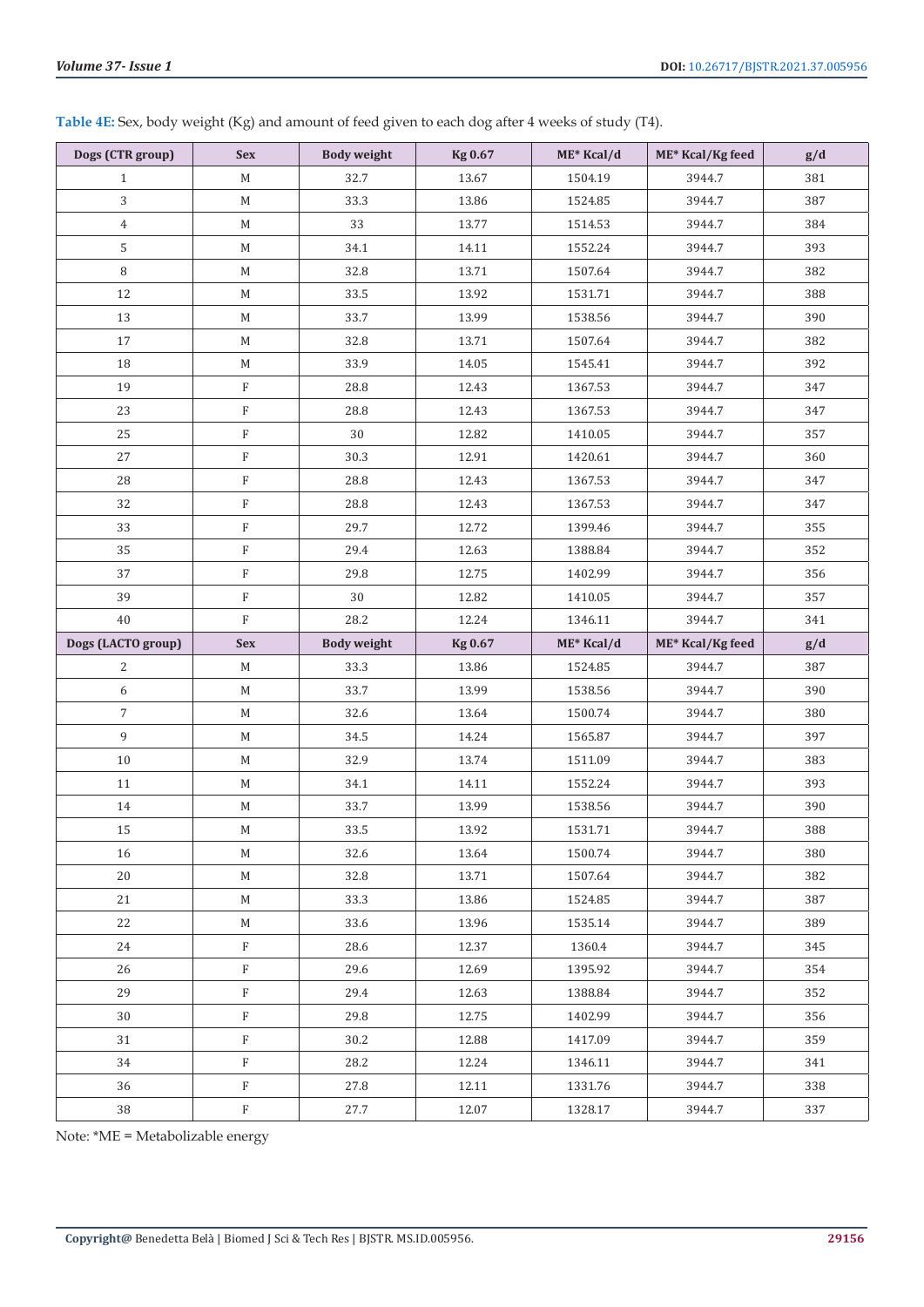| Dogs (CTR group)   | <b>Sex</b>                | <b>Body weight</b> | <b>Kg 0.67</b> | $ME*$ Kcal/d | ME* Kcal/Kg feed | g/d |
|--------------------|---------------------------|--------------------|----------------|--------------|------------------|-----|
| $\mathbf{1}$       | M                         | 32.8               | 13.71          | 1507.64      | 3944.7           | 382 |
| 3                  | М                         | 33.4               | 13.89          | 1528.28      | 3944.7           | 387 |
| $\overline{4}$     | М                         | 32.8               | 13.71          | 1507.64      | 3944.7           | 382 |
| 5                  | М                         | 34                 | 14.08          | 1548.82      | 3944.7           | 393 |
| $\, 8$             | М                         | 32.7               | 13.67          | 1504.19      | 3944.7           | 381 |
| 12                 | М                         | 33.5               | 13.92          | 1531.71      | 3944.7           | 388 |
| 13                 | М                         | 33.6               | 13.96          | 1535.14      | 3944.7           | 389 |
| 17                 | М                         | 32.9               | 13.74          | 1511.09      | 3944.7           | 383 |
| 18                 | $\mathbf M$               | 34                 | 14.08          | 1548.82      | 3944.7           | 393 |
| 19                 | $_{\rm F}$                | 28.7               | 12.4           | 1363.97      | 3944.7           | 346 |
| 23                 | $\mathbf F$               | 28.8               | 12.43          | 1367.53      | 3944.7           | 347 |
| 25                 | $_{\rm F}$                | 30                 | 12.82          | 1410.05      | 3944.7           | 357 |
| 27                 | $\boldsymbol{\mathrm{F}}$ | 30.2               | 12.88          | 1417.09      | 3944.7           | 359 |
| 28                 | $\mathbf F$               | 28.8               | 12.43          | 1367.53      | 3944.7           | 347 |
| 32                 | $\mathbf F$               | 28.6               | 12.37          | 1360.4       | 3944.7           | 345 |
| 33                 | $\rm F$                   | 29.7               | 12.72          | 1399.46      | 3944.7           | 355 |
| 35                 | $\rm F$                   | 29.5               | 12.66          | 1392.38      | 3944.7           | 353 |
| 37                 | $\mathbf F$               | 29.9               | 12.79          | 1406.52      | 3944.7           | 357 |
| 39                 | $\mathbf F$               | 30                 | 12.82          | 1410.05      | 3944.7           | 357 |
| 40                 | $\rm F$                   | 28.3               | 12.27          | 1349.69      | 3944.7           | 342 |
|                    |                           |                    |                |              |                  |     |
| Dogs (LACTO group) | <b>Sex</b>                | <b>Body weight</b> | <b>Kg 0.67</b> | ME* Kcal/d   | ME* Kcal/Kg feed | g/d |
| $\overline{c}$     | M                         | 33.4               | 13.89          | 1528.28      | 3944.7           | 387 |
| 6                  | $\mathbf M$               | 33.8               | 14.02          | 1541.99      | 3944.7           | 391 |
| $\overline{7}$     | $\mathbf M$               | 32.7               | 13.67          | 1504.19      | 3944.7           | 381 |
| 9                  | М                         | 34.4               | 14.2           | 1562.47      | 3944.7           | 396 |
| $10\,$             | М                         | 32.9               | 13.74          | 1511.09      | 3944.7           | 383 |
| 11                 | М                         | 34.1               | 14.11          | 1552.24      | 3944.7           | 393 |
| 14                 | M                         | 33.8               | 14.02          | 1541.99      | 3944.7           | 391 |
| 15                 | M                         | 33.6               | 13.96          | 1535.14      | 3944.7           | 389 |
| 16                 | M                         | 32.7               | 13.67          | 1504.19      | 3944.7           | 381 |
| 20                 | М                         | 32.9               | 13.74          | 1511.09      | 3944.7           | 383 |
| 21                 | М                         | 33.3               | 13.86          | 1524.85      | 3944.7           | 387 |
| 22                 | М                         | 33.5               | 13.92          | 1531.71      | 3944.7           | 388 |
| 24                 | $\rm F$                   | 28.7               | 12.4           | 1363.97      | 3944.7           | 346 |
| 26                 | $_{\rm F}$                | 29.6               | 12.69          | 1395.92      | 3944.7           | 354 |
| 29                 | $\rm F$                   | 29.3               | 12.59          | 1385.3       | 3944.7           | 351 |
| 30                 | $_{\rm F}$                | 29.9               | 12.79          | 1406.52      | 3944.7           | 357 |
| 31                 | $_{\rm F}$                | 30.1               | 12.85          | 1413.57      | 3944.7           | 358 |
| 34                 | $\rm F$                   | 28.1               | 12.2           | 1342.53      | 3944.7           | 340 |
| 36                 | $_{\rm F}$                | 27.9               | 12.14          | 1335.35      | 3944.7           | 339 |

**Table 4F:** Sex, body weight (Kg) and amount of feed given to each dog at the end of the study (T5).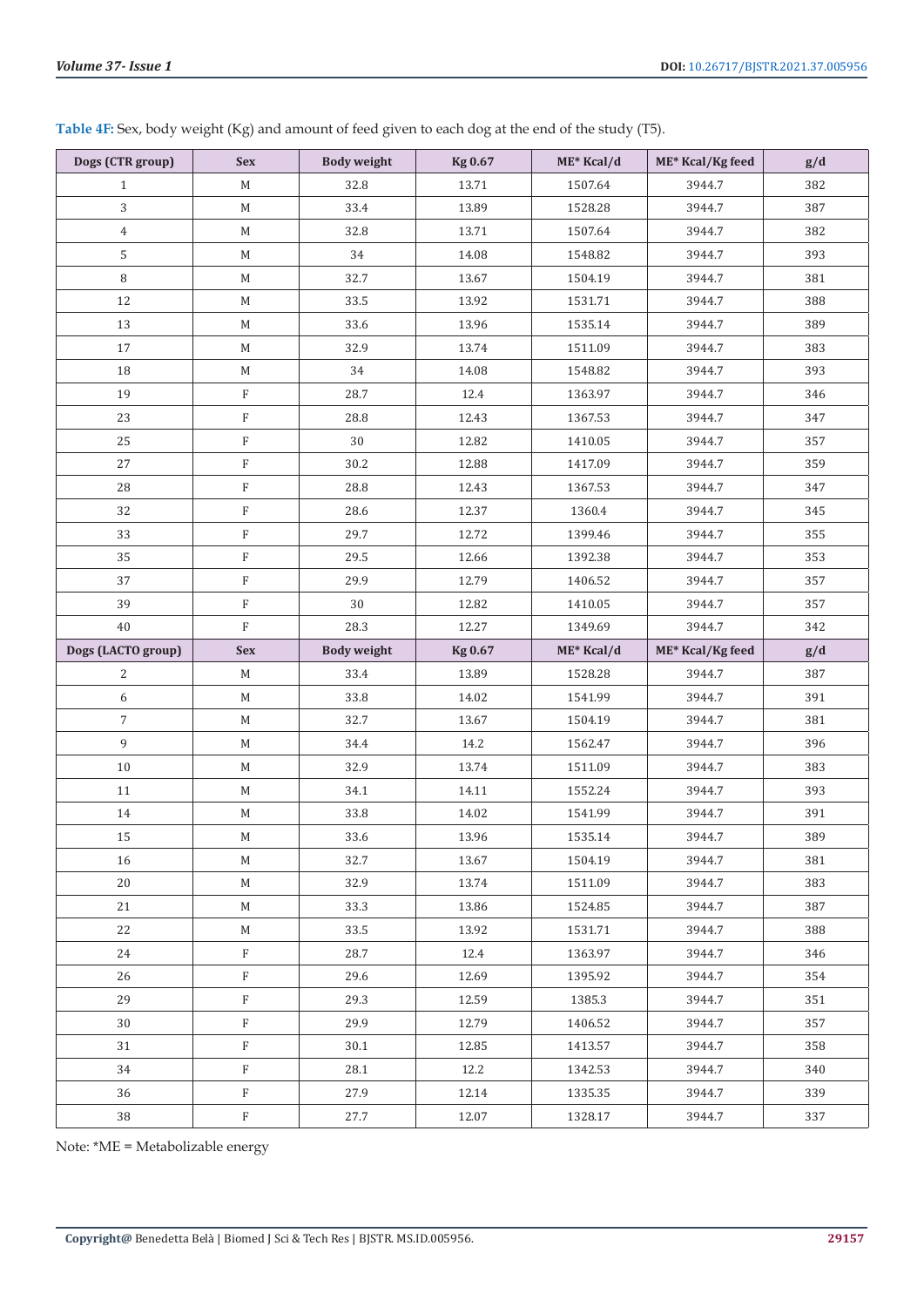**a) Diet Composition:** Chicken (19%), Wheat, Dehydrated Poultry Protein, Corn, Rice (8%), Animal Fat, Corn Gluten Flour, Dehydrated Beet Pulp, Corn Semola, Wheat Gluten Flour, Soybeans, Salmon Dehydrated Protein, Minerals, Dehydrated Eggs, Fish Oil.

**b) Nutritional Additives per Kg:** Vitamin A: 29000 IU/ kg, Vitamin D3: 950 IU/kg, Vitamin E: 550 IU/kg, Vitamin C: 140mg/kg, ferrous sulfate monohydrate: 240 mg/kg, anhydrous calcium iodate: 3.1 mg/kg, copper sulfate pentahydrate: 48mg/ kg, manganose sulfate monohydrate: 110mg/kg, zinc sulphate monohydrate: 400 mg/kg, sodium selenite: 0.28 mg/kg, tocopherol extracts from vegetable oils: 50 mg/kg.

# **Data Collection**

Bodyweight (BW) and body condition score (BCS) were recorded at days 0 (T0), 7 (T1), 14 (T2), 21 (T3), 28 (T4) and 35 (T5), according to the American Animal Hospital Association (AAHA) Nutritional Assessment Guidelines for Dogs and Cats [2]. The BW of each animal was measured by the same person at the same time (morning, before feed administration), with the same instrument. At the same time, BCS assessment was carried out by visual examination and palpation of the animal on a scale between 1 and 9 (Figure 1) where a score of 4 or 5 is reflecting the ideal body condition depending on the breed (Body-Condition-Score-Dog.pdf (wsava.org)). To evaluate the effect of the probiotic on fecal quality, an assessment of Fecal Score (FS) and fecal moisture (FM) was

performed. Furthermore, some GI bacterial species were identified, and their species count was investigated. Fecal score was evaluated using a 7-point scoring chart according to Bybee and colleagues, as described in Table 5, at all six sampling times (T0-T5).

**Table 5:** Fecal scoring chart by Nestle Purina fecal score system (modified).

| <b>Score</b>   | <b>Characteristics</b>                                                                                                                                     |
|----------------|------------------------------------------------------------------------------------------------------------------------------------------------------------|
| $\mathbf{1}$   | Very hard and dry:<br>Often expelled as individual pellets;<br>Requires much effort to expel from the body;<br>Leaves no residue on ground when picked up. |
| $\overline{2}$ | Firm, but not hard, pliable;<br>Segmented in appearance;<br>Little or no residue on ground when picked up.                                                 |
| 3              | Log-shaped, moist surface;<br>Little or no visible segmentation;<br>Leaves residue on ground, but holds form when picked up.                               |
| $\overline{4}$ | Very moist and soggy;<br>Log-shaped;<br>Leaves residue on ground and loses form when picked up.                                                            |
| 5              | Very moist but has a distinct shape;<br>Present in piles rather than logs;<br>Leaves residue on ground and loses form when picked up.                      |
| 6              | Has texture, but no defined shape;<br>Present as piles or spots;<br>Leaves residue on ground when picked up.                                               |
| 7              | Watery;<br>No texture:<br>Present in flat puddles.                                                                                                         |



**Figure 1:** Body Condition Scoring by WSAVA guidelines.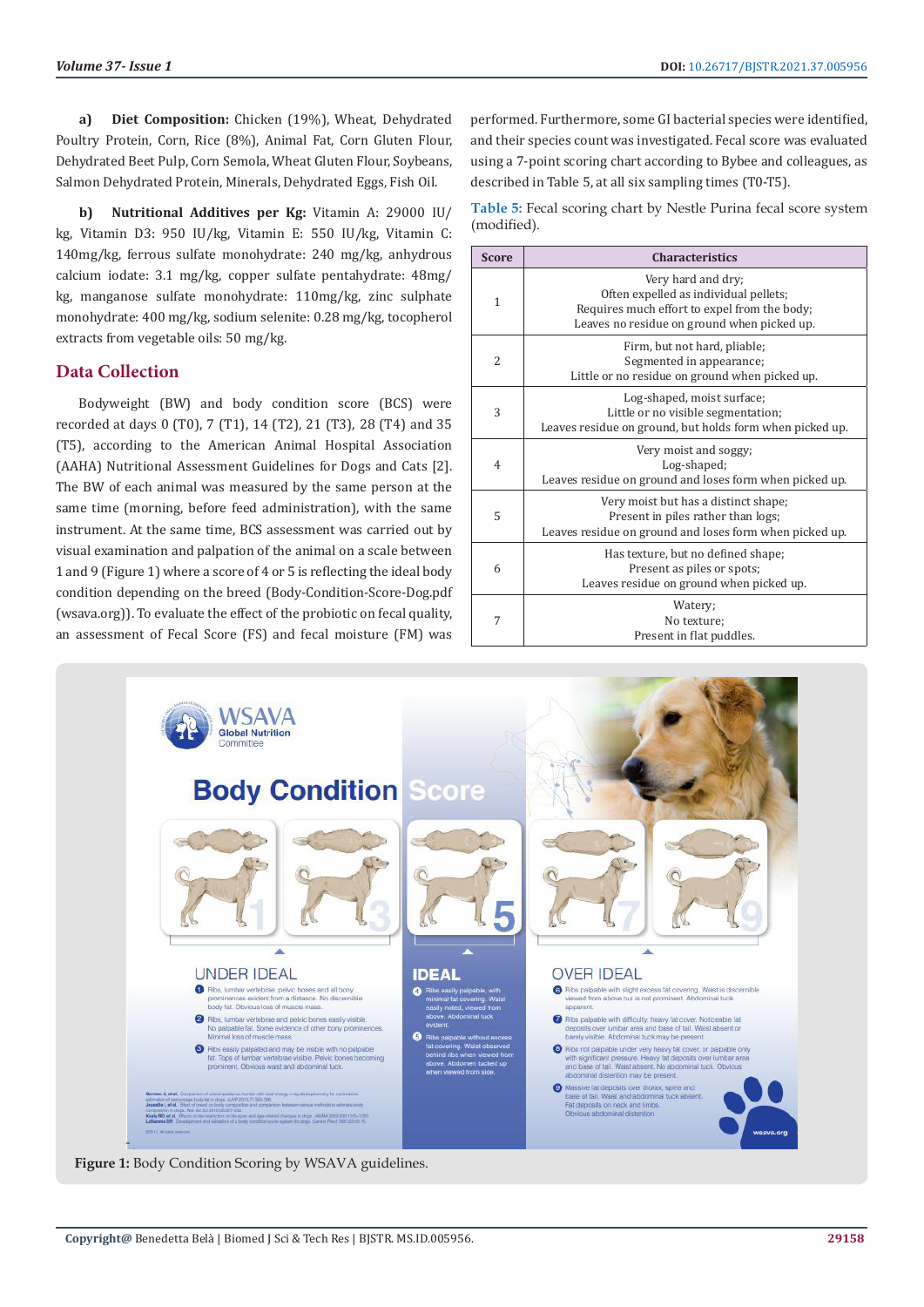In the laboratory, collected fecal samples were analyzed to determine FM. Fecal sampling was carried out at T0, T1, T2, T3, T4 and T5 and the collected samples were stored at +4°C until they are brought to the laboratory, where they are stored at −20 °C. An aliquot of 5-10g of stool was weighed and dried in an oven at a temperature of 105°C–110°C for 20–24 hours, cooled down in a desiccator for another 20–24 hours, after which the FM content was calculated as lost weight after desiccation. Microbiological analysis was performed at T0, T1, T3 and T5. One gram of fresh stool was diluted in sterile saline solution with a ratio of 1:10. Diluted feces were vortexed for two minutes to obtain a homogeneous suspension, which was then streaked on different culture media for total bacterial count and for bacterial identification. Specifically, for Escherichia coli and total coliforms (*E. Coli*), eosin methylene blue agar (Oxoid, Italy) was used. After an incubation time of 24 hours at 37°C, *E. coli* colonies show growth with a green metallic reflex, while coliforms show growth with blue, red or uncolored colonies. For Lactobacilli, Man Rogosa and Sharpe agar (Oxoid) was used and plates were incubated under anaerobic condition at 37°C for 48 hours. All the analysis was performed in duplicate.

#### **Statistical Analysis**

Unlike cats that can be considered 'narrow carnivores', dogs can be called 'optional carnivores' because they have all the characteristics that define carnivores, both anatomically and physiologically, but they are also able to digest and assimilate nutrients such as carbohydrates present in foods such as cereals, legumes and fruits. It's known that carnivorous animals have a different intestinal microflora from herbivores and omnivores; this intestinal microflora serves, among other things, to ferment certain foods, such as carbohydrates. In dogs, the ability to ferment carbohydrates is poor, although it varies depending on the breeds. In fact, there are breeds that assimilate certain nutrients well while others fail to assimilate them at all [3]. However, the source of carbohydrates would not seem to be indispensable for dog as it has alternative metabolic processes through which it produces glucose from proteins, so, according to the nutritional epigenetics, during the process of domestication of the dog, environmental pressures may have caused a change in the synthesis of enzymes in charge of digestion of nutrients, so that dogs adapted to live on a diet based on the waste of the human diet; this would explain why nowadays dogs can assimilate numerous substances of plant origin [4].

For this reason, the dog feed that is on the market provides complete and balanced nutrition also presenting a fairly high content of carbohydrates and fiber; this food component is very important because several studies have shown that fiber is fermented by specific beneficial bacteria present at the intestinal level by promoting an increase in short-chain fatty acids that have countless beneficial effects for the well-being of the animal by decreasing the intestinal pH and also competing with pathogenic

bacteria for adhesion sites and nutrient. So, the type of diet is able to modulate the composition of the intestinal microbiota by influencing the number and species of micro-organisms present, especially as a function of quantity and quality of fiber present in the food [5]. The dietary modulation of the intestinal microbiota also has direct consequences on the quality and quantity of fecal material [6] as the microorganisms present above all in the last intestinal tract of the dog are able to ferment the undigested material with consequences both on the intestinal environment and on the feces excreted by the animal [7].

Among the different feeding strategies that can be used to modulate the intestinal microbiota of the dog, in the bibliography we find the use of lactic bacteria [8]. On the other hand, the intestinal microbiota needs more time to show its action on the quality of feces compared to sudden dietary changes. For the above reasons to evaluate the effects of *L. reuteri* NBF 1 DSM 32203 on the parameter relating to fecal quality in dogs, for the calculation of the sample number for each group was applied the classic formula:

$$
n > 2 [(z\alpha / 2 + z\beta)_{*} \sigma / \delta]^{2}
$$

where σ represents the standard deviation, derived from pilot studies or literature, while  $\delta$  ( $\mu$ 1- $\mu$ 2) is the minimum clinically relevant difference. As regards the identification of σ and δ, we also used the data of a previous study [9], considering the variable of the fecal score. Considering that the dogs included in this study are healthy (without any gastrointestinal pathology) and living in controlled breeding conditions (without any variation in the daily food ration), the expected variability will be low and therefore a variation of 0.4 points in the fecal score can be considered biologically relevant with a standard deviation of 0.512.

Applying the above values to the above formula we will have:

$$
2[(1.64 + 0.84)*1.28]^2 = 20.15 \sim 20
$$

Then the formula used for the calculation of the sample size gives us the number of 20 dogs for each experimental group as the minimum number of animals that must complete the study period to detect a difference of 0.4 points in the fecal score between the groups with an alpha of 0.1 and a beta of 0.8. For the statistical analysis a Mixed Model with repeated measurements has been used, which allows to estimate the parameters considering both random effect and fixed effect. Following [10], the model has been estimated as the following:

$$
Y_{i,j,k} = \mu + S_i + G_j + T_k + G_j * T_k + e_{i,j,k}
$$

where  $y =$  dependent variable (FM, FS, BW, BCS, LB, COLI);  $\mu =$ overall mean; Si = fixed effect of the ith sex (I = 1, 2);  $G_i$  = fixed effect of the jth group  $(j = 1, 2)$ ;  $T_k$  = fixed effect of the kth time  $(k = 0.5)$ and  $e_{ijk}$  = error. The software used was: R Core Team (2020), R: A language and environment for statistical computing (R Foundation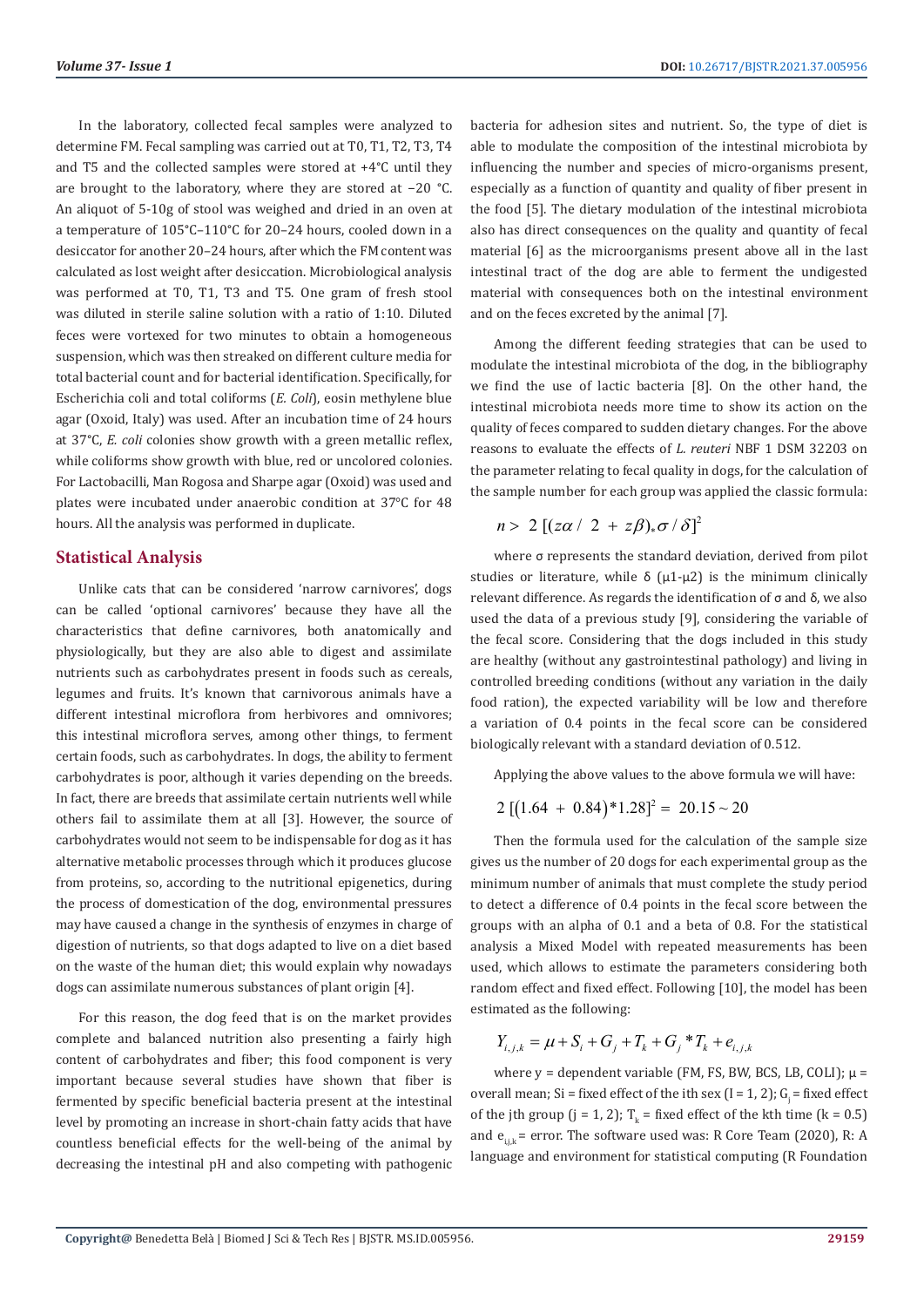for Statistical Computing, Vienna, Austria) and for the different analysis was used the Mixed Model (Pinheiro J, Bates D, DebRoy S, Sarkar D, R Core Team (2019); nlme: Linear and Nonlinear Mixed Effects Models. R package version 3.1-141) and the Least Squares [11], Least-Squares Means: The R Package lsmeans (Journal of Statistical Software, 69(1), 1-33. doi:10.18637/jss.v069.i01). Time was used as repeated measurement and therefore each subject has been analyzed in every different temporal instant. The autoregressive covariance structure was used. Least Square Means were estimated and they were been statistically tested using Student's t test (with Tukey p-value adjustment). In order to be able to describe the goodness of the fit of the mixed model, we used the R squared described by [12], No outliers and missing data were found.

# **Results**

**Table 6:** Effect of *Lactobacillus reuteri* NBF 1 DSM 32203 addition to diet on body weight (BW) (A) and body condition score (BCS) (B) of Golden Retriever dogs.

**Table 6A:** Effect of *Lactobacillus reuteri* addition to diet on body weight (BW) of Golden Retriever dogs (LS Mean ± SE).

| Groups         |                |                |         |  |  |
|----------------|----------------|----------------|---------|--|--|
| <b>Time</b>    | <b>CTR</b>     | <b>LACTO</b>   | P-value |  |  |
| Overall        | $31.3 \pm 0.4$ | $31.2 \pm 0.4$ | 0.523   |  |  |
| T <sub>0</sub> | $31.3 \pm 0.5$ | $31.2 \pm 0.5$ | 0.999   |  |  |
| <b>T1</b>      | $31.3 \pm 0.5$ | $31.2 \pm 0.5$ | 1       |  |  |
| T <sub>2</sub> | $31.3 \pm 0.5$ | $31.2 \pm 0.5$ | 1       |  |  |
| T <sub>3</sub> | $31.3 \pm 0.5$ | $31.2 \pm 0.5$ | 0.997   |  |  |
| <b>T4</b>      | $31.3 \pm 0.5$ | $31.2 \pm 0.5$ | 0.998   |  |  |
| T <sub>5</sub> | $31.3 \pm 0.5$ | $31.2 \pm 0.5$ |         |  |  |

**Table 6B:** Effect of *Lactobacillus reuteri* addition to diet on body condition score (BCS) of Golden Retriever dogs (LS Mean ± SE)

| Groups         |                 |                 |         |  |  |
|----------------|-----------------|-----------------|---------|--|--|
| <b>Time</b>    | <b>CTR</b>      | <b>LACTO</b>    | P-value |  |  |
| Overall        | $4.73 \pm 0.11$ | $4.75 \pm 0.11$ | 0.719   |  |  |
| T <sub>0</sub> | $4.73 \pm 0.22$ | $4.77 \pm 0.22$ | 1       |  |  |
| <b>T1</b>      | $4.73 \pm 0.22$ | $4.75 \pm 0.22$ | 1       |  |  |
| T <sub>2</sub> | $4.75 \pm 0.22$ | $4.75 \pm 0.22$ | 1       |  |  |
| T <sub>3</sub> | $4.70 \pm 0.22$ | $4.77 \pm 0.22$ | 1       |  |  |
| T <sub>4</sub> | $4.73 \pm 0.22$ | $4.72 \pm 0.22$ | 1       |  |  |
| <b>T5</b>      | $4.73 \pm 0.22$ | $4.75 \pm 0.22$ |         |  |  |

All dogs were healthy during the trial, no side effects and no case of death were recorded as evidenced by the certificate issued by the veterinarian. No residual pet food was found after consumption throughout the experimental period. BW and BCS did not change during the trial in either group showing no significant values (Tables 6A & 6B) and the animals maintained an ideal body condition. BW data show no differences between the two groups. FM was significantly lower at the end of the trial in the LACTO group compared with the CTR group (P<0.001; Table 7) in fact a lower humidity content was found especially in the last three weeks of the experimental period (T3-T5) in the fecal samples of the group treated with *L. reuteri* NBF 1 DSM 32203 compared with the values recorded in the CTR group (P<0.001) where the fecal humidity remains almost the same; the beneficial effect of Lactobacillus reuteri NBF 1 DSM 32203 was also confirmed by the values of fecal score (FS) recorded among the two groups of dogs (Table 8) (Figure 2). Specifically, FS values fluctuate between 3.34±0.19 at the beginning of the study and 3.31±0.19 at the end in the control group, so, there wasn't any variation; while, the LACTO group shows much lower values between the 3.38±0.19 at the beginning of the trial and the 2.08±0.19 at the end of the experiment with an overall value of  $3.34\pm0.10$  (P<0.001) for the control group and  $2.63\pm0.10$ (P<0.001) for the LACTO group.

**Table 7:** Effect of *Lactobacillus reuteri* NBF 1 DSM 32203 addition to diet on fecal moisture in dogs: results of mixed models showing least square means  $\pm$  SE in CTR (control group) and LACTO (treated group) dogs for the six individual sampling times and overall throughout the study.

| <b>Time</b>    | <b>CTR</b>      | <b>LACTO</b>    | P-value |
|----------------|-----------------|-----------------|---------|
| Overall        | $0.71 \pm 0.01$ | $0.61 \pm 0.01$ | < 0.001 |
| T <sub>0</sub> | $0.71 \pm 0.02$ | $0.71 \pm 0.02$ | 1       |
| <b>T1</b>      | $0.71 \pm 0.02$ | $0.68 \pm 0.02$ | 0.003   |
| T <sub>2</sub> | $0.71 \pm 0.02$ | $0.64 \pm 0.02$ | < 0.001 |
| T <sub>3</sub> | $0.71 \pm 0.02$ | $0.59 \pm 0.02$ | < 0.001 |
| T4             | $0.71 \pm 0.02$ | $0.54 \pm 0.02$ | < 0.001 |
| <b>T5</b>      | $0.70 \pm 0.02$ | $0.50 \pm 0.02$ | < 0.001 |

**Table 8:** Effect of *Lactobacillus reuteri* NBF 1 DSM 32203 addition to diet on the fecal score of Golden Retriever adult healthy dogs: results of mixed models showing least square means ± SE in CTR (control group) and LACTO (treated group) dogs for the six individual sampling times and overall throughout the study.

| <b>Time</b>    | <b>CTR</b>      | <b>LACTO</b>    | P-value |
|----------------|-----------------|-----------------|---------|
| Overall        | $3.34 \pm 0.10$ | $2.63 \pm 0.10$ | < 0.001 |
| T <sub>0</sub> | $3.34 \pm 0.19$ | $3.38 \pm 0.19$ | 1       |
| T <sub>1</sub> | $3.39 \pm 0.19$ | $3.15 \pm 0.19$ | 0.265   |
| T <sub>2</sub> | $3.34 \pm 0.19$ | $2.73 \pm 0.19$ | < 0.001 |
| T <sub>3</sub> | $3.31 \pm 0.19$ | $2.33 \pm 0.19$ | < 0.001 |
| T <sub>4</sub> | $3.36 \pm 0.19$ | $2.13 \pm 0.19$ | < 0.001 |
| <b>T5</b>      | $3.31 \pm 0.19$ | $2.08 \pm 0.19$ | < 0.001 |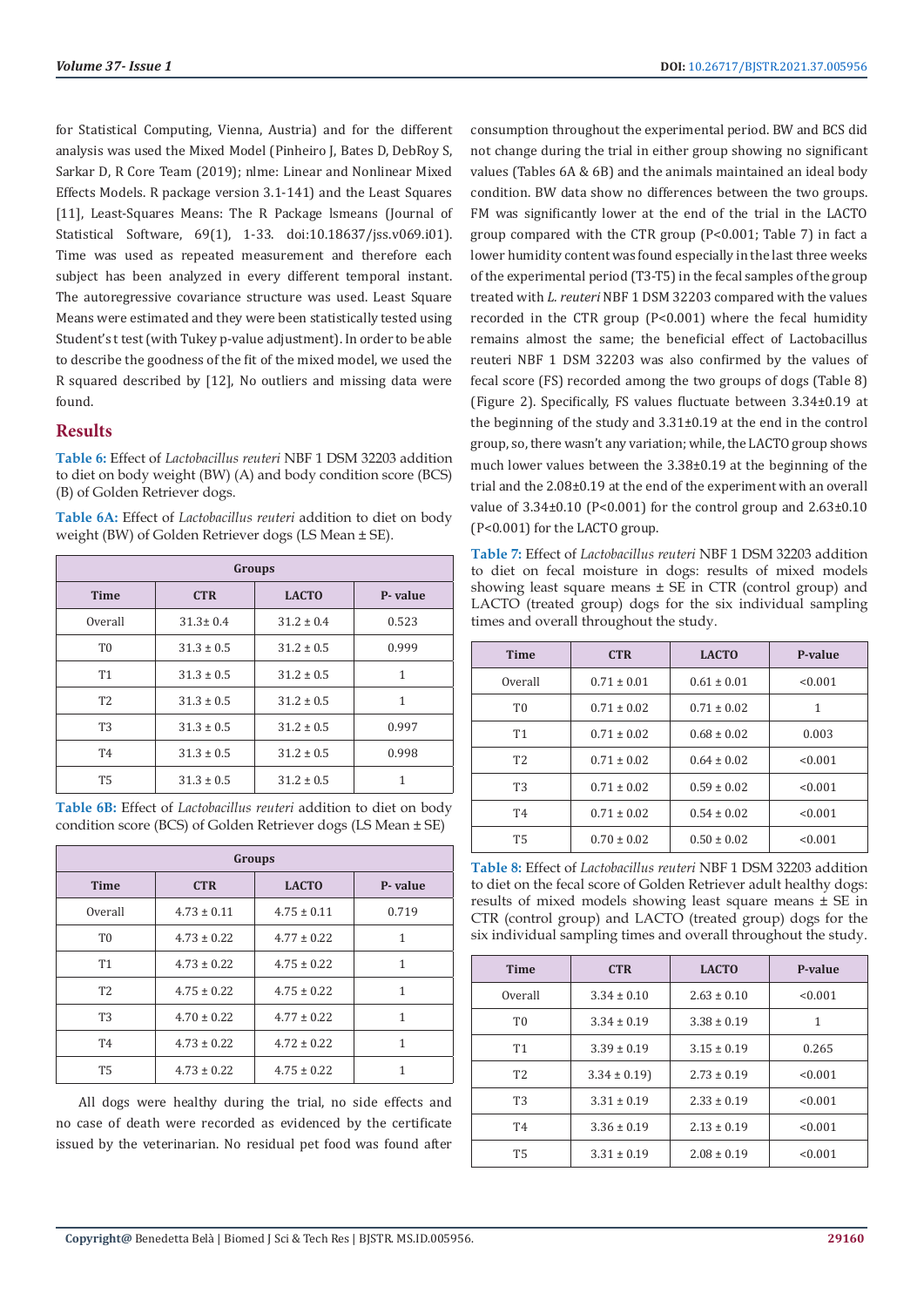

**Figure 2:** Box plot showing the effect of *Lactobacillus reuteri* NBF 1 DSM 32203 addition to the diet on the fecal score (FS) of Golden Retriever dogs in the overall period (P<0.001; t-test). CTR, control group; LACTO, treated group.



**Figure 3:** Box plot showing the effect of *Lactobacillus reuteri* NBF 1 DSM 32203 addition to diet on total Lactobacilli count (LB) in the overall period (P<0.001; t-test). CTR, control group; LACTO, treated group.



**Figure 4:** Box plot showing the effect of *Lactobacillus reuteri* NBF 1 DSM 32203 addition to diet on total coliform (Coli) in the overall period (P<0.001; t-test). CTR, control group; LACTO, treated group.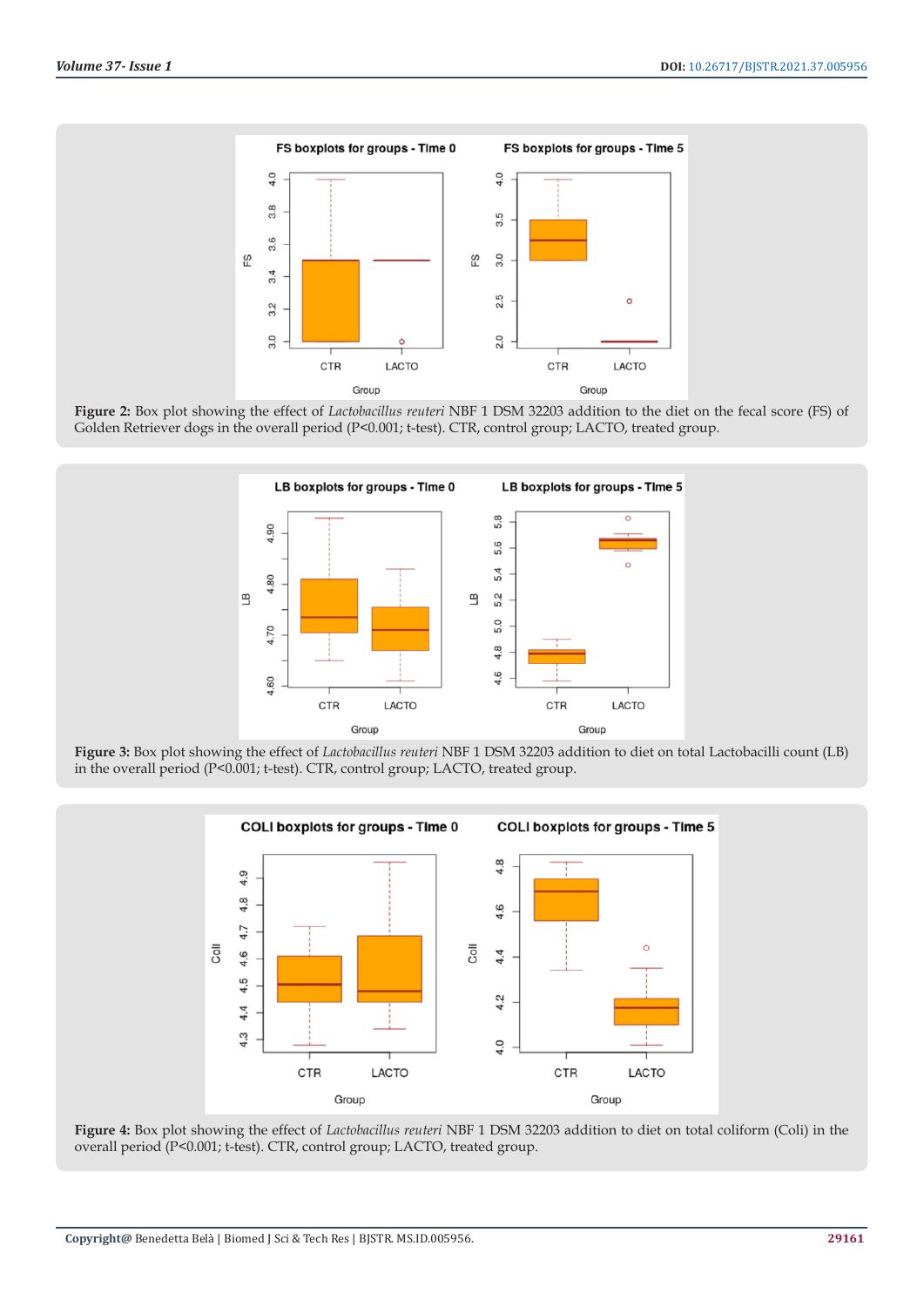The decrease of about 1.2 points (registered in the LACTO group) on a scale of 1 to 7 can certainly have implications for the intestinal health of dogs with an important biological relevance [13], With regard to the microbiological analysis, at the end of the experimental period (T5), was observed a significant increase of Lactobacilli in the treated group (LACTO) respect to the control group moving from a concentration of 4.72±0.05 log CFU/g (P=0.891) at the beginning of the experiment to a concentration of 5.65±0.05 log CFU/g (P<0.001) at the end of the trial (Table 9) (Figure 3) followed by a little decrease in the total coliforms' amount (P<0.001) (Table 10) (Figure 4).

**Table 9:** Effect of *Lactobacillus reuteri* NBF 1 DSM 32203 addition to diet, expressed as  $log CFU/g$ , on the total amount of Lactobacilli present in the intestinal microflora of Golden Retriever adult healthy dogs: results of mixed models showing least square means ± SE in CTR (control group) and LACTO (treated group) dogs for the four individual sampling times and overall throughout the study.

| <b>Time</b> | <b>CTR</b>      | <b>LACTO</b>    | P-value |
|-------------|-----------------|-----------------|---------|
| Overall     | $4.75 \pm 0.03$ | $5.12 \pm 0.03$ | < 0.001 |
| T0          | $4.75 \pm 0.05$ | $4.72 \pm 0.05$ | 0.891   |
| <b>T1</b>   | $4.73 \pm 0.05$ | $4.92 \pm 0.05$ | < 0.001 |
| T3          | $4.75 \pm 0.05$ | $5.20 \pm 0.05$ | < 0.001 |
| Т5          | $4.76 \pm 0.05$ | $5.65 \pm 0.05$ | < 0.001 |

**Table 10:** Effect of *Lactobacillus reuteri* NBF 1 DSM 32203 addition to diet, expressed as  $\log CFU/g$ , on the amount of E. coli present in the intestinal microflora of Golden Retriever adult healthy dogs: results of mixed models showing least square means ± SE in CTR (control group) and LACTO (treated group) dogs for the four individual sampling times and overall, throughout the study.

| <b>Time</b> | <b>CTR</b>      | <b>LACTO</b>    | P-value |
|-------------|-----------------|-----------------|---------|
| Overall     | $4.58 \pm 0.05$ | $4.39 \pm 0.05$ | < 0.001 |
| T0          | $4.51 \pm 0.08$ | $4.55 \pm 0.08$ | 0.956   |
| <b>T1</b>   | $4.54 \pm 0.08$ | $4.48 \pm 0.08$ | 0.774   |
| T3          | $4.63 \pm 0.08$ | $4.34 \pm 0.08$ | < 0.001 |
| <b>T5</b>   | $4.64 \pm 0.08$ | $4.19 \pm 0.08$ | < 0.001 |

# **Discussion**

In this study were analyzed the effects of a specific probiotic: *L. reuteri* NBF 1 DSM 32203 on body weight, fecal consistency and microbiological analysis of fecal samples of healthy adult dogs. During the experimental period there was a significant reduction in fecal humidity (FM) and the fecal score (FS) registered in the group of dogs treated with the probiotic (LACTO) displayed a mean value closer to the ideal compared with the control group (CTR). These data suggest a positive effect of the *L. reuteri* NBF 1 DSM 32203 at the intestinal level of healthy dogs decreasing fecal humidity giving more consistency to the stool. The lowest fecal humidity values were recorded in the LACTO group during the last three weeks of study (T3, T4 and T5); even with regard to the fecal score, in the last three weeks of study (T3-T5) in the LACTO group were recorded scores closer to those of the 'ideal' condition respect to the control group (CTR).

The effects of the administration of *L. reuteri* NBF 1 DSM 32203 on the intestinal microbial ecosystem showed the ability of this probiotic to increase, especially in the last two weeks, the amounts of lactobacilli, followed by a little decrease of total coliforms. The increase in lactobacilli is certainly positive: they promote the integrity of the intestinal barrier by preventing the adhesion of pathogenic bacteria and subsequent their proliferation [14].

# **Conclusion**

The data collected in this study report the ability of the probiotic *L. reuteri* NBF 1 DSM 32203 to improve fecal quality parameters such as FM and FS in healthy adult dogs. One of the most important parameters at the level of biological relevance is that of fecal score that at the end of the treatment reported a significant decrease of about 1.2 points in the group treated with *L. reuteri* NBF 1 DSM 32203 compared to the control group that showed no decrease respect the beginning. This result was accompanied by a decrease in fecal humidity, causing the feces to be more consistent, hard and well-formed as an indication of good intestinal health related to a good digestion [15]. In addition, the increase in Lactobacilli, confirms once again the ability of this probiotic to improve the composition of the intestinal ecosystem by promoting an increase in beneficial species capable of promoting the maintenance of the integrity of the intestinal mucosa.

# **References**

- 1. [\(2018\) FEDIAF: Nutritional guidelines. \(FEDIAF\\_Nutritional\\_Guidelines.](https://www.passeidireto.com/arquivo/82685442/fediaf-nutritional-guidelines-2018-27-8-online/25)
- 2. [Baldwin K, Bartges J, Buffington T \(2010\) AAHA nutritional assessment](https://pubmed.ncbi.nlm.nih.gov/20610704/) [guidelines for dogs and cats. J Am Anim Hosp Assoc 46\(4\): 285-296.](https://pubmed.ncbi.nlm.nih.gov/20610704/)
- 3. [Weber MP, Biourge VC, Nguyen PG \(2017\) Digestive sensitivity varies](https://pubmed.ncbi.nlm.nih.gov/27045769/) [according to size of dogs: a review. Journal of animal physiology and](https://pubmed.ncbi.nlm.nih.gov/27045769/) [animal nutrition 101\(1\): 1-9.](https://pubmed.ncbi.nlm.nih.gov/27045769/)
- 4. [Landecker H \(2011\) Food as exposure: Nutritional epigenetics and the](https://pubmed.ncbi.nlm.nih.gov/23227106/) [new metabolism. BioSocieties 6\(2\): 167-194.](https://pubmed.ncbi.nlm.nih.gov/23227106/)
- 5. [Gzerskowiak L, Endo A, Beasley S, Salminen S \(2015\) Microbiota and](https://pubmed.ncbi.nlm.nih.gov/25863311/) [probiotics in canine and feline welfare. Anaerobe 34: 14-23.](https://pubmed.ncbi.nlm.nih.gov/25863311/)
- 6. [Huang Z, Pan Z, Yang R, Bi Y, Xiong X \(2020\) The canine gastrointestinal](https://pubmed.ncbi.nlm.nih.gov/31992112/) [microbiota: early studies and research frontiers 11\(4\): 635-654.](https://pubmed.ncbi.nlm.nih.gov/31992112/)
- 7. [Rose C, Parker A, Jefferson B, Cartmell E \(2015\) The characterization of](https://www.ncbi.nlm.nih.gov/pmc/articles/PMC4500995/) [feces and urine: a review of the literature to inform advanced treatment](https://www.ncbi.nlm.nih.gov/pmc/articles/PMC4500995/) [technology. Critical Reviews in Environmental Science and Technology](https://www.ncbi.nlm.nih.gov/pmc/articles/PMC4500995/) [45\(17\): 1827-1879.](https://www.ncbi.nlm.nih.gov/pmc/articles/PMC4500995/)
- 8. Jensen AP, Bjø[rnvad CR \(2019\) Clinical effect of probiotics in prevention](https://pubmed.ncbi.nlm.nih.gov/31313372/) [or treatment of gastrointestinal disease in dogs: A systematic review. J](https://pubmed.ncbi.nlm.nih.gov/31313372/) [Vet Intern Med 33\(5\): 1849-1864.](https://pubmed.ncbi.nlm.nih.gov/31313372/)